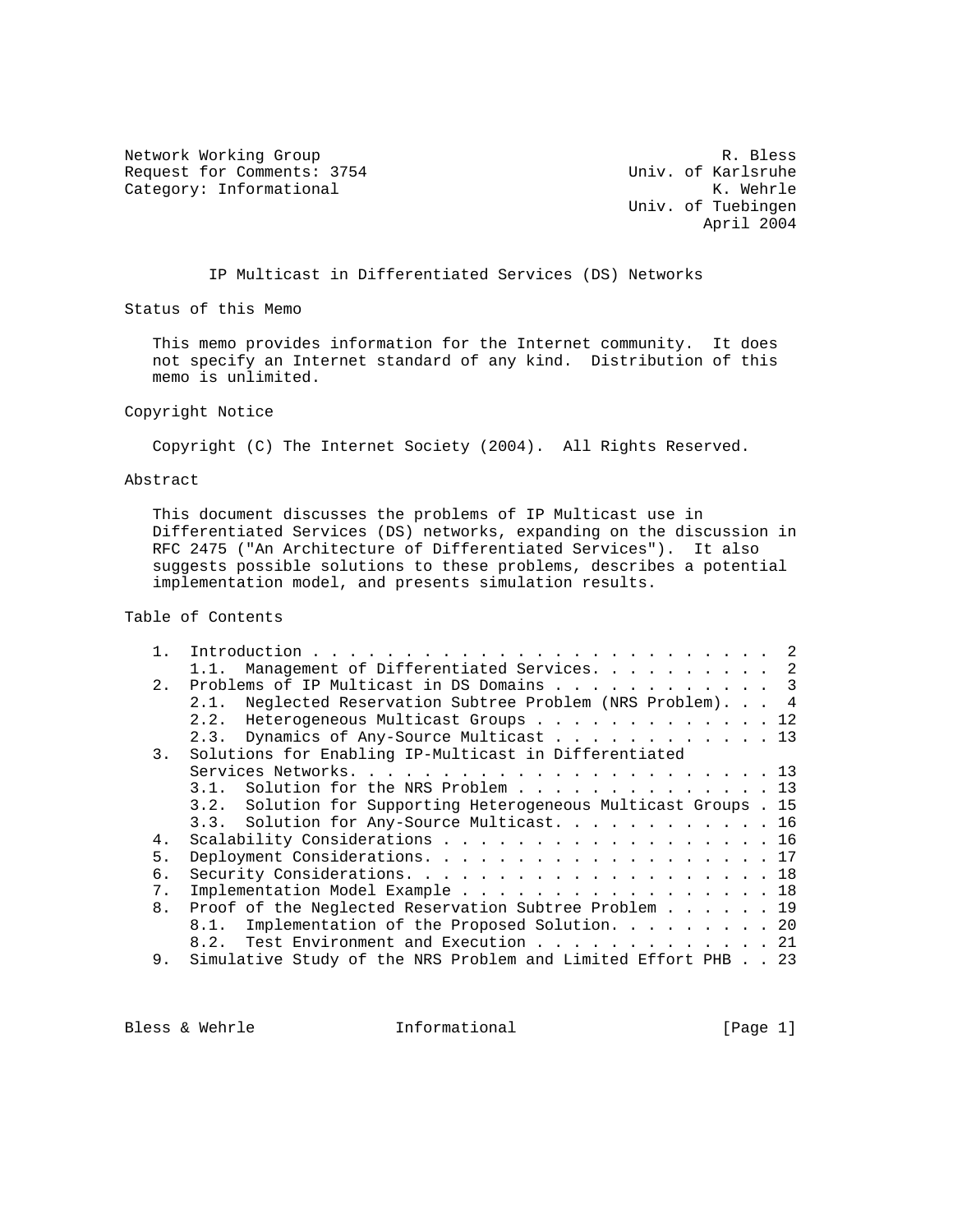|  | 9.1. Simulation Scenario. 24                           |  |  |  |  |  |  |  |  |  |  |
|--|--------------------------------------------------------|--|--|--|--|--|--|--|--|--|--|
|  | 9.2. Simulation Results for Different Router Types. 26 |  |  |  |  |  |  |  |  |  |  |
|  |                                                        |  |  |  |  |  |  |  |  |  |  |
|  |                                                        |  |  |  |  |  |  |  |  |  |  |
|  | 11.1. Normative References 31                          |  |  |  |  |  |  |  |  |  |  |
|  | 11.2. Informative References 31                        |  |  |  |  |  |  |  |  |  |  |
|  |                                                        |  |  |  |  |  |  |  |  |  |  |
|  |                                                        |  |  |  |  |  |  |  |  |  |  |
|  |                                                        |  |  |  |  |  |  |  |  |  |  |

#### 1. Introduction

 This document discusses the problems of IP Multicast use in Differentiated Services (DS) networks, expanding on the discussion in RFC 2475 ("An Architecture of Differentiated Services"). It also suggests possible solutions to these problems, describes a potential implementation model, and presents simulation results.

 The "Differentiated Services" (DiffServ or DS) approach [1, 2, 3] defines certain building blocks and mechanisms to offer qualitatively better services than the traditional best-effort delivery service in an IP network. In the DiffServ Architecture [2], scalability is achieved by avoiding complexity and maintenance of per-flow state information in core nodes, and by pushing unavoidable complexity to the network edges. Therefore, individual flows belonging to the same service are aggregated, thereby eliminating the need for complex classification or managing state information per flow in interior nodes.

 On the other hand, the reduced complexity in DS nodes makes it more complex to use those "better" services together with IP Multicast (i.e., point-to-multipoint or multipoint-to-multipoint communication). Problems emerging from this fact are described in section 2. Although the basic DS forwarding mechanisms also work with IP Multicast, some facts have to be considered which are related to the provisioning of multicast resources. It is important to integrate IP Multicast functionality into the architecture from the beginning, and to provide simple solutions for those problems that will not defeat the already gained advantages.

## 1.1. Management of Differentiated Services

 At least for Per-Domain Behaviors and services based on the EF PHB, admission control and resource reservation are required [14, 15]. Installation and updating of traffic profiles in boundary nodes is necessary. Most network administrators cannot accomplish this task manually, even for long term service level agreements (SLAs). Furthermore, offering services on demand requires some kind of signaling and automatic admission control procedures.

Bless & Wehrle **Informational** [Page 2]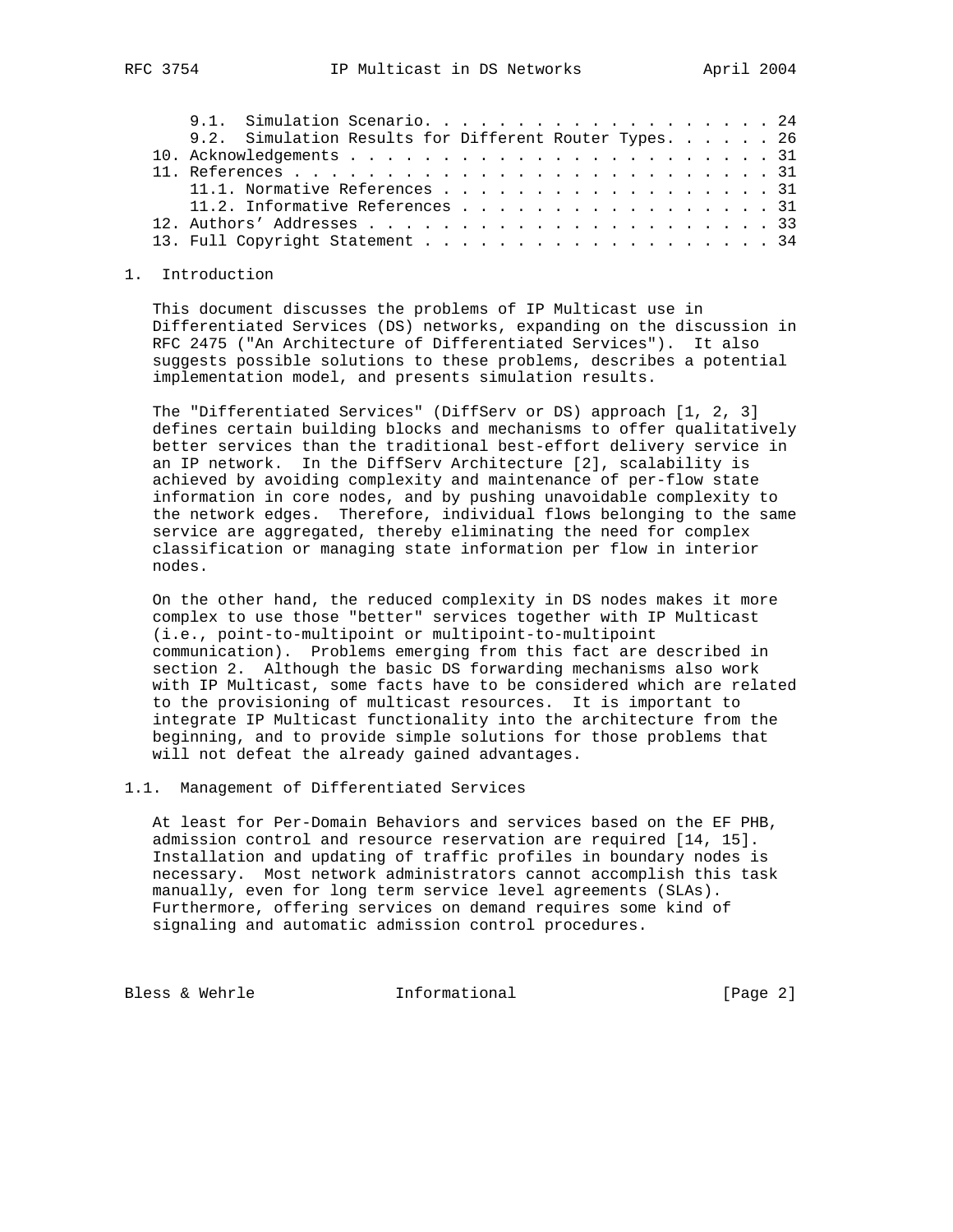However, no standardized resource management architecture for DiffServ domains exists. The remainder of this document assumes that at least some logical resource management entity is available to perform resource-based admission control and allotment functions. This entity may also be realized in a distributed fashion, e.g., within the routers themselves. Detailed aspects of the resource management realization within a DiffServ domain, as well as the interactions between resource management and routers or end-systems (e.g., signaling for resources), are out of scope of this document.

 Protocols for signaling a reservation request to a Differentiated Services Domain are required. For accomplishing end-system signaling to DS domains, RSVP [4] may be used with new DS specific reservation objects [5]. RSVP provides support for multicast scenarios and is already supported by many systems. However, application of RSVP in a DiffServ multicast context may lead to problems that are also described in the next section. The NSIS Working Group is currently defining new signaling protocols that may show a different behavior, but the WG has its current focus more on unicast flows than on multicast flows.

2. Problems of IP Multicast in DS Domains

 Although potential problems and the complexity of providing multicast with Differentiated Services are considered in a separate section of [2], both aspects have to be discussed in greater detail. The simplicity of the DiffServ Architecture and its DS node types is necessary to reach high scalability, but it also causes fundamental problems in conjunction with the use of IP Multicast in DS domains. The following subsections describe these problems for which a generic solution is proposed in section 3. This solution is as scalable as IP Multicast and needs no resource separation by using different codepoint values for unicast and multicast traffic.

 Because Differentiated Services are unidirectional by definition, the point-to-multipoint communication is also considered as unidirectional. In traditional IP Multicast, any node can send packets spontaneously and asynchronously to a multicast group specified by their multicast group address, i.e., traditional IP Multicast offers a multipoint-to-multipoint service, also referred to as Any-Source Multicast. Implications of this feature are discussed in section 2.3.

 For subsequent considerations we assume, unless stated otherwise, at least a unidirectional point-to-multipoint communication scenario in which the sender generates packets which experience a "better" Per- Hop-Behavior than the traditional default PHB, resulting in a service of better quality than the default best-effort service. In order to

Bless & Wehrle **Informational** [Page 3]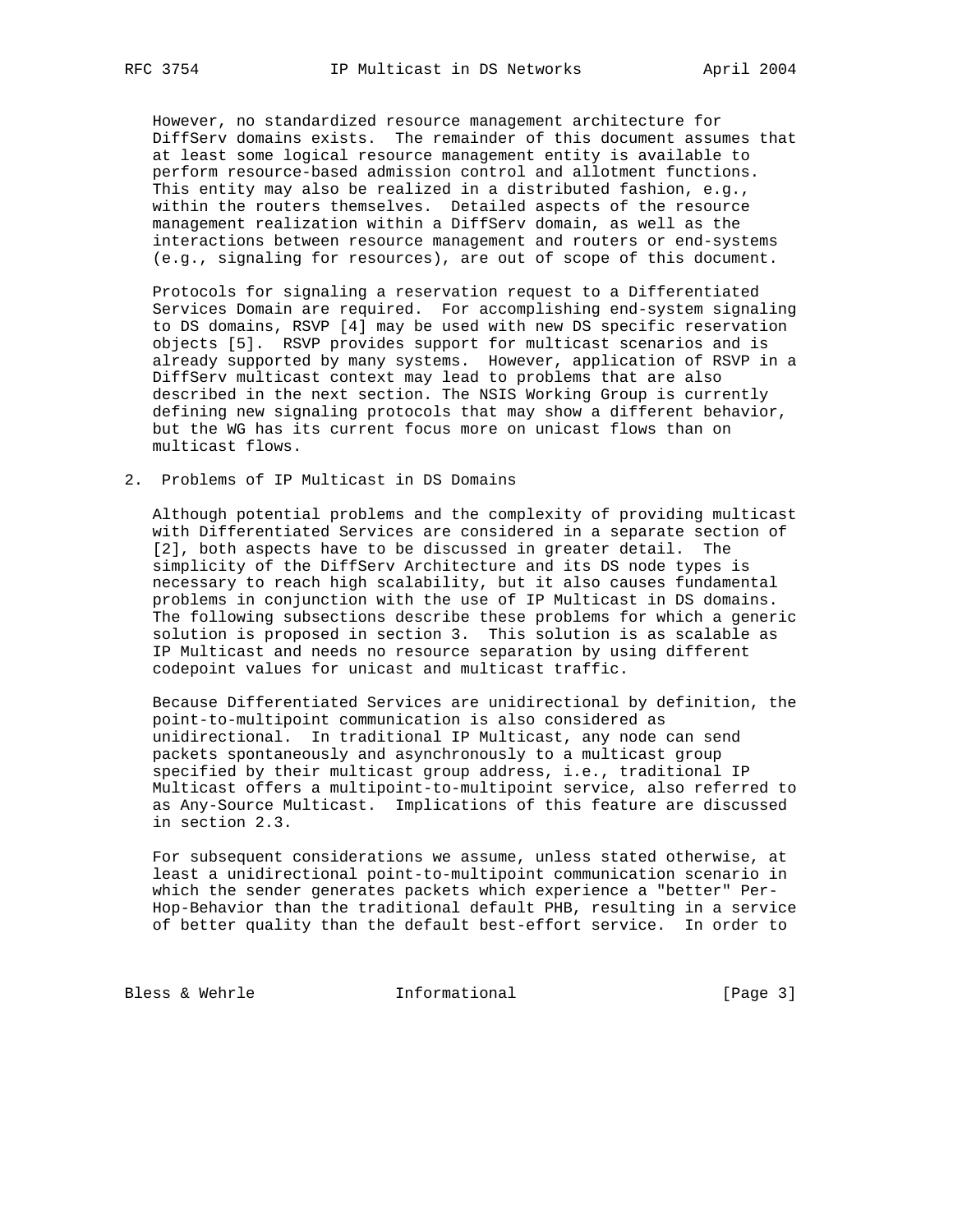accomplish this, a traffic profile corresponding to the traffic conditioning specification has to be installed in the sender's first DS-capable boundary node. Furthermore, it must be assured that the corresponding resources are available on the path from the sender to all the receivers, possibly requiring adaptation of traffic profiles at involved domain boundaries. Moreover, on demand resource reservations may be receiver-initiated.

### 2.1. Neglected Reservation Subtree Problem (NRS Problem)

 Typically, resources for Differentiated Services must be reserved before they are used. But in a multicast scenario, group membership is often highly dynamic, thereby limiting the use of a sender initiated resource reservation in advance. Unfortunately, dynamic addition of new members of the multicast group using Differentiated Services can adversely affect other existing traffic if resources were not explicitly reserved before use. A practical proof of this problem is given in section 8.

 IP Multicast packet replication usually takes place when the packet is handled by the forwarding core (cf. Fig. 1), i.e., when it is forwarded and replicated according to the multicast forwarding table. Thus, a DiffServ capable node would also copy the content of the DS field [1] into the IP packet header of every replicate. Consequently, replicated packets get exactly the same DS codepoint (DSCP) as the original packet, and therefore experience the same forwarding treatment as the incoming packets of this multicast group. This is also illustrated in Fig. 1, where each egress interface comprises functions for (BA-) classification, traffic conditioning (TC), and queueing.



Figure 1: Multicast packet replication in a DS node

Bless & Wehrle **Informational** [Page 4]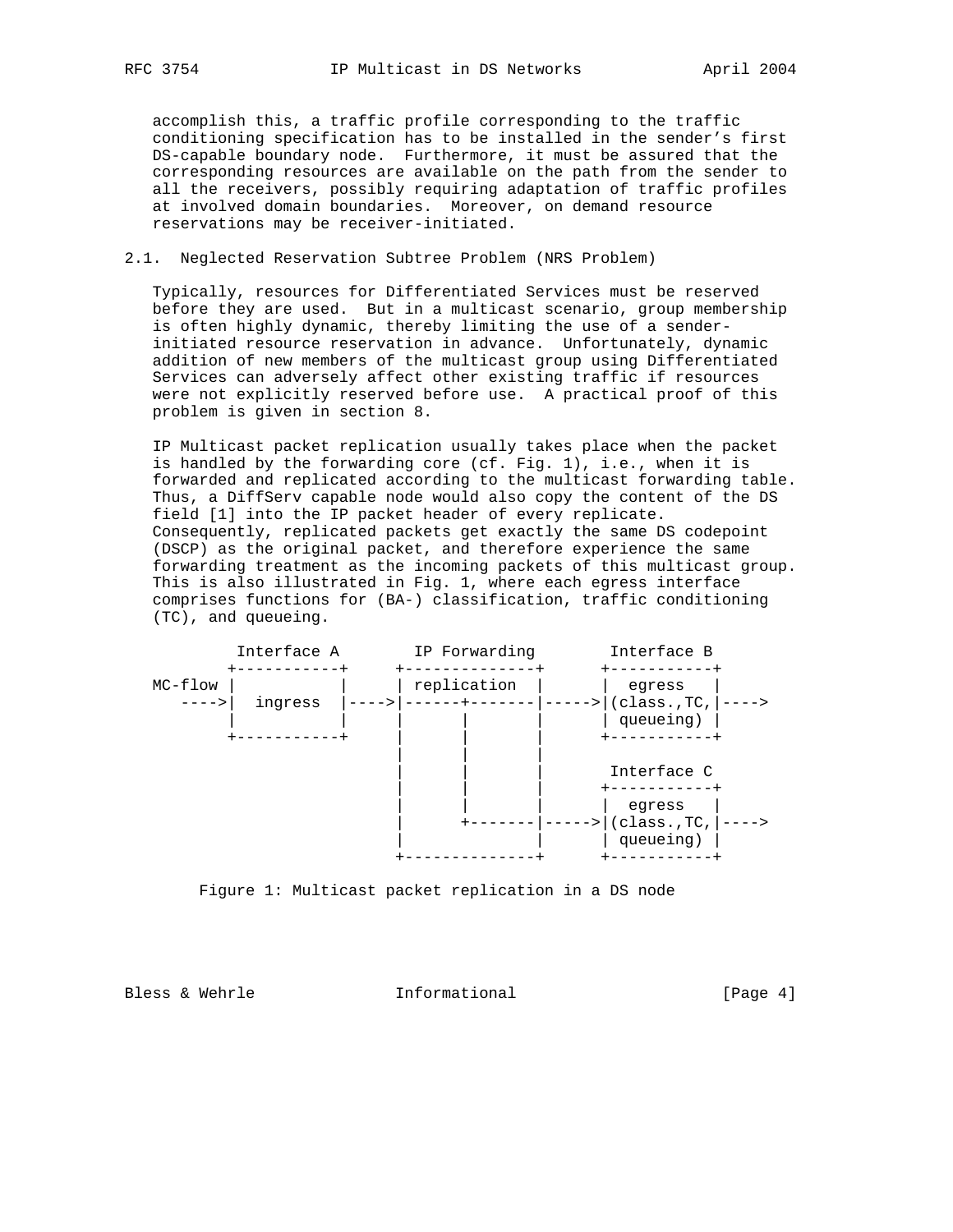Normally, the replicating node cannot test whether a corresponding resource reservation exists for a particular flow of replicated packets on an output link (i.e., its corresponding interface). This is because flow-specific information (e.g., traffic profiles) is usually not available in every boundary and interior node.

 When a new receiver joins an IP Multicast group, a multicast routing protocol (e.g., DVMRP [6], PIM-DM [7] or PIM-SM [8]) grafts a new branch to an existing multicast tree in order to connect the new receiver to the tree. As a result of tree expansion, missing per flow classification, and policing mechanisms, the new receiver will implicitly use the service of better quality, because of the "better" copied DSCP.

 If the additional amount of resources which are consumed by the new part of the multicast tree are not taken into account by the domain resource management (cf. section 1.1), the currently provided quality of service of other receivers (with correct reservations) will be affected adversely or even violated. This negative effect on existing traffic contracts by a neglected resource reservation -- in the following designated as the Neglected Reservation Subtree Problem (NRS Problem) -- must be avoided under all circumstances. Strong admission control policies at the domain boundary will not help to prevent this problem either, because the new flow that inadmissibly consumes resources has its origin inside the domain.

 One can distinguish two major cases of the NRS Problem. They show a different behavior depending on the location of the branching point. In order to compare their different effects, a simplistic example of a share of bandwidth is illustrated in Fig. 2 and is used in the following explanations. Neither the specific PHB types nor their assigned bandwidth share are important; however, their relative priority with respect to each other is of importance.

| 40%                                                    | 40 <sup>2</sup> | $20$ .                |
|--------------------------------------------------------|-----------------|-----------------------|
| Expedited Forwarding  Assured Forwarding   Best-Effort |                 |                       |
|                                                        |                 |                       |
|                                                        |                 | output link bandwidth |

 Figure 2: An example bandwidth share of different behavior aggregates

Bless & Wehrle **Informational** [Page 5]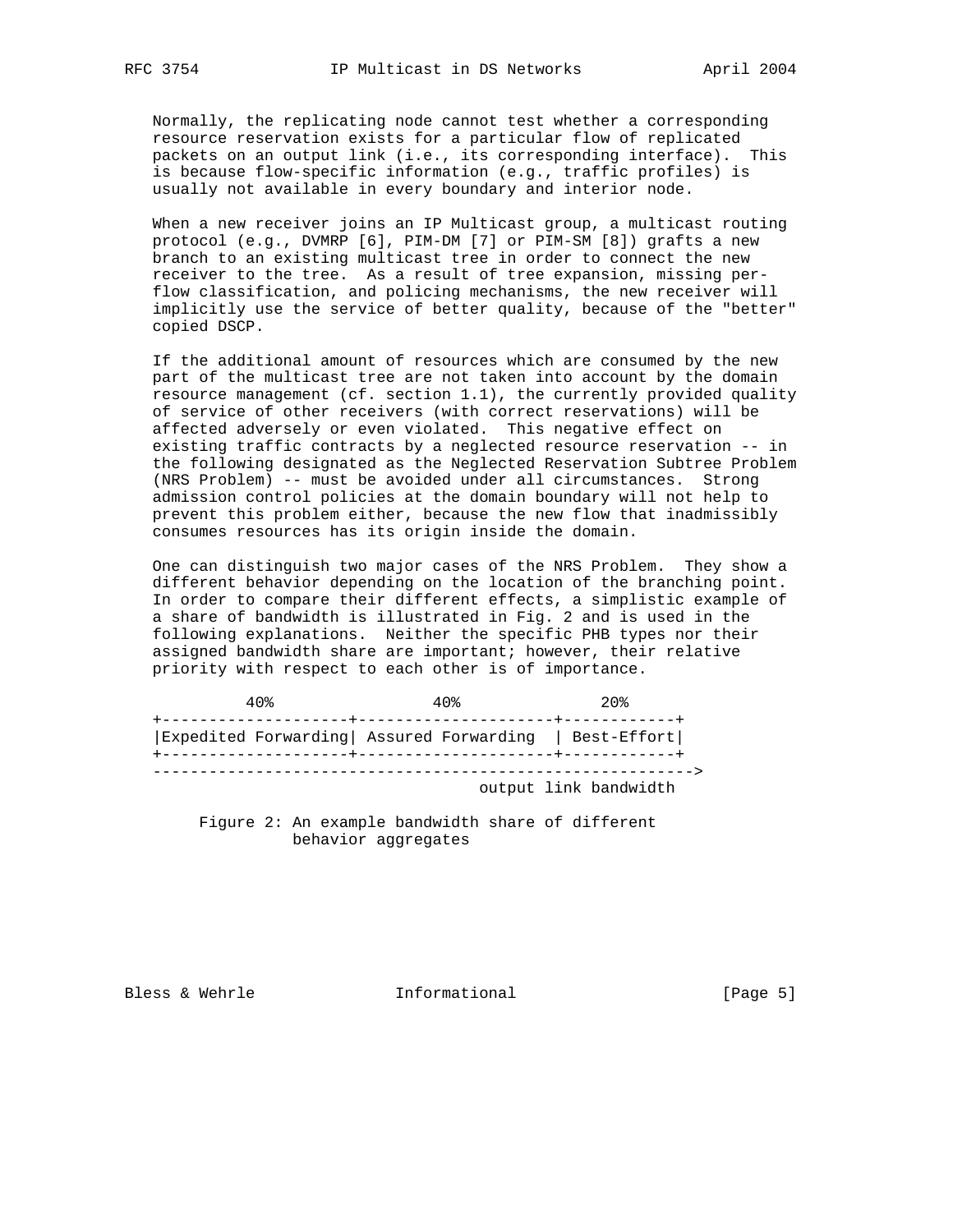The bandwidth of the considered output link is shared by three types of services (i.e., by three behavior aggregates): Expedited Forwarding, Assured Forwarding, and the traditional Best-Effort service. In this example, we assume that routers perform strict priority queueing, where EF has the highest, AF the middle, and Best-Effort the lowest assigned scheduling priority. Though not mandatory for an EF implementation, a strict non-preemptive priority scheduler is one implementation option as described in section 5.1.1 of RFC 3247 [15]. Were Weighted Fair Queueing (WFQ) to be used, the described effects would essentially also occur, but with minor differences. In the following scenarios, it is illustrated that PHBs of equal or lower priority (in comparison to the multicast flow's PHB) are affected by the NRS problem.

 The Neglected Reservation Subtree problem appears in two different cases:

 o Case 1: If the branching point of the new subtree (at first only a branch) and the previous multicast tree is a (egress) boundary node, as shown in Fig. 3, the additional multicast flow now increases the total amount of used resources for the corresponding behavior aggregate on the affected output link. The total amount will be greater than the originally reserved amount. Consequently, the policing component in the egress boundary node drops packets until the traffic aggregate is in accordance with the traffic contract. But while dropping packets, the router can not identify the responsible flow (because of missing flow classification functionality), and thus randomly discards packets, whether they belong to a correctly behaving flow or not. As a result, there will no longer be any service guarantee for the flows with properly reserved resources.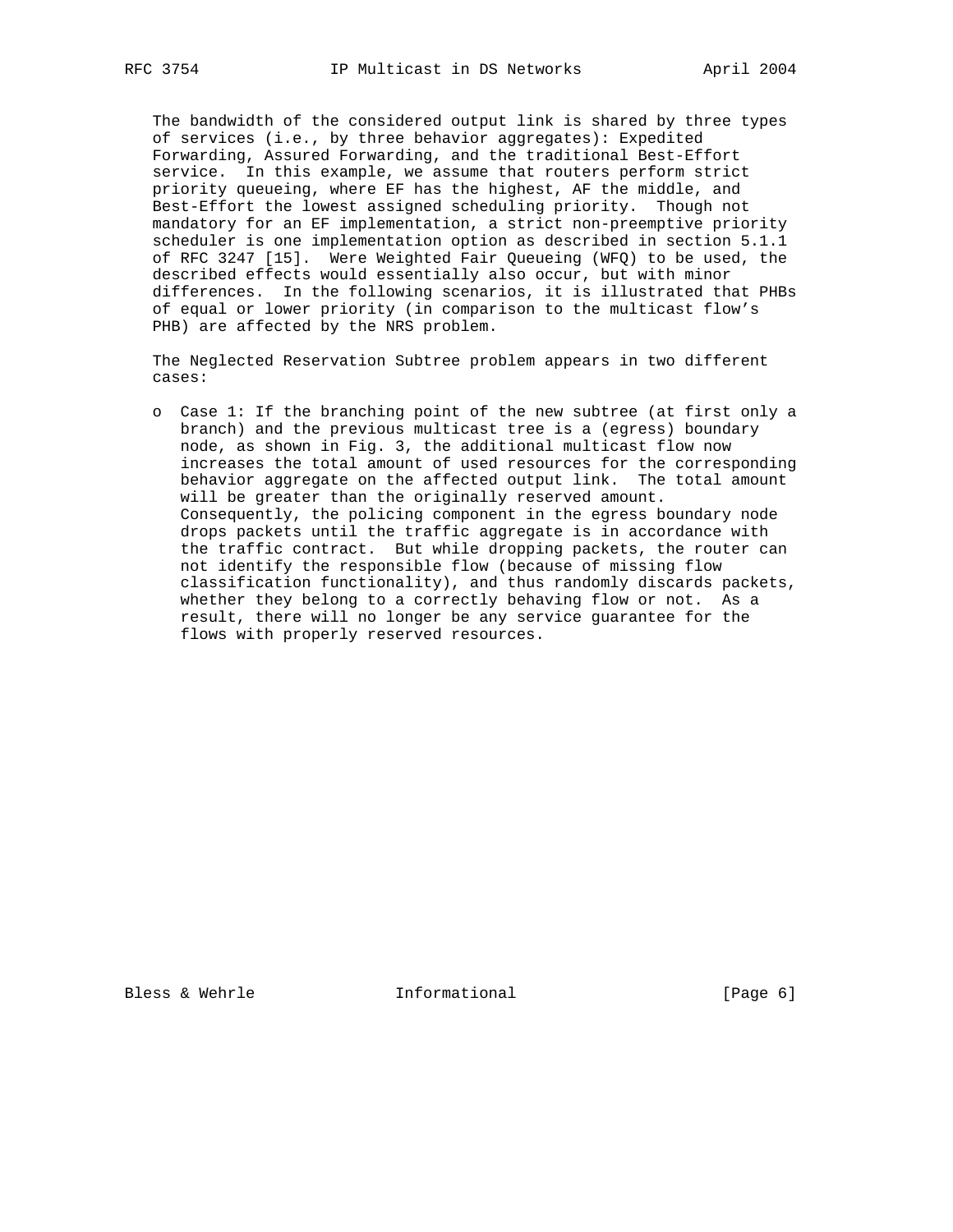

B joins

 In figure 3, it is assumed that receiver A is already attached to the egress boundary node (BN) of the first domain. Furthermore, resources are properly reserved along the path to receiver A and used by correspondingly marked packets. When receiver B joins the same group as receiver A, packets are replicated and forwarded along the new branch towards the second domain with the same PHB as for receiver A. If this PHB is EF, the new branch possibly exhausts allotted resources for the EF PHB, adversely affecting other EF users that receive their packets over the link that is marked with the  $*$ ). The BN usually ensures that outgoing traffic aggregates to the next domain are conforming to the agreed traffic conditioning specification. The egress BN will, therefore, drop packets of the PHB type that are used for the multicast flow.

Bless & Wehrle Tnformational [Page 7]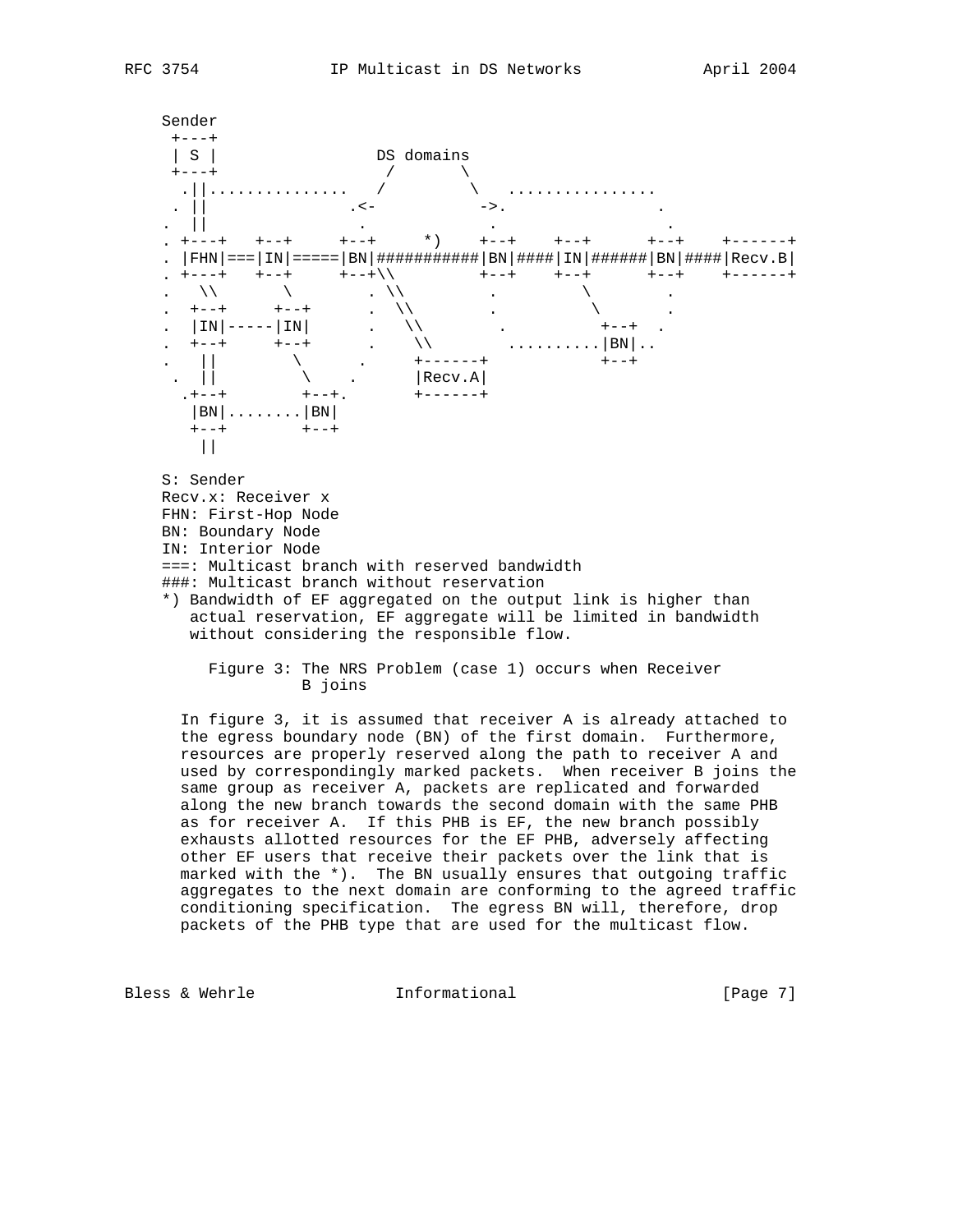Other PHBs of lower or higher priority are not affected adversely in this case. The following example in Fig. 4. illustrates this for two PHBs.

| Expedited Forw.                                                                                                  | Expedited Forw.                       | Assured Forw. | BE.    |
|------------------------------------------------------------------------------------------------------------------|---------------------------------------|---------------|--------|
| with reservation I                                                                                               | excess flow<br>without reservation    | with reserv.  |        |
| 40% of reserved EF aggregate.<br>-> EF packets with reservation and<br>without reservation will be<br>discarded! | EF with and without reservation share | 40 %          | $20$ . |

(a) Excess flow has EF codepoint

| Expedited Forw.  | Assured Forwarding                                                                                                                                                                            | Assured Forw. | BE. |  |  |
|------------------|-----------------------------------------------------------------------------------------------------------------------------------------------------------------------------------------------|---------------|-----|--|--|
| with reservation | excess flow<br>without reservation                                                                                                                                                            | with reserv.  |     |  |  |
| $40$ .           | ------------+---<br>AF with & without reservation share<br>$20$ $\approx$<br>40% of reserved EF aggregate.<br>-> EF packets with reservation and<br>without reservation will be<br>discarded! |               |     |  |  |

(b) Excess flow has AF codepoint

 Figure 4: Resulting share of bandwidth in a egress boundary node with a neglected reservation of (a) an Expedited Forwarding flow or (b) an Assured Forwarding flow.

 Fig. 4 shows the resulting share of bandwidth in cases when (a) Expedited Forwarding and (b) Assured Forwarding is used by the additional multicast branch causing the NRS Problem. Assuming that the additional traffic would use another 30% of the link bandwidth, Fig. 4 (a) illustrates that the resulting aggregate of Expedited Forwarding (70% of the outgoing link bandwidth) is throttled down to its originally reserved 40%. In this case, the amount of dropped EF bandwidth is equal to the amount of excess bandwidth. Consequently, the original Expedited Forwarding

Bless & Wehrle **Informational** [Page 8]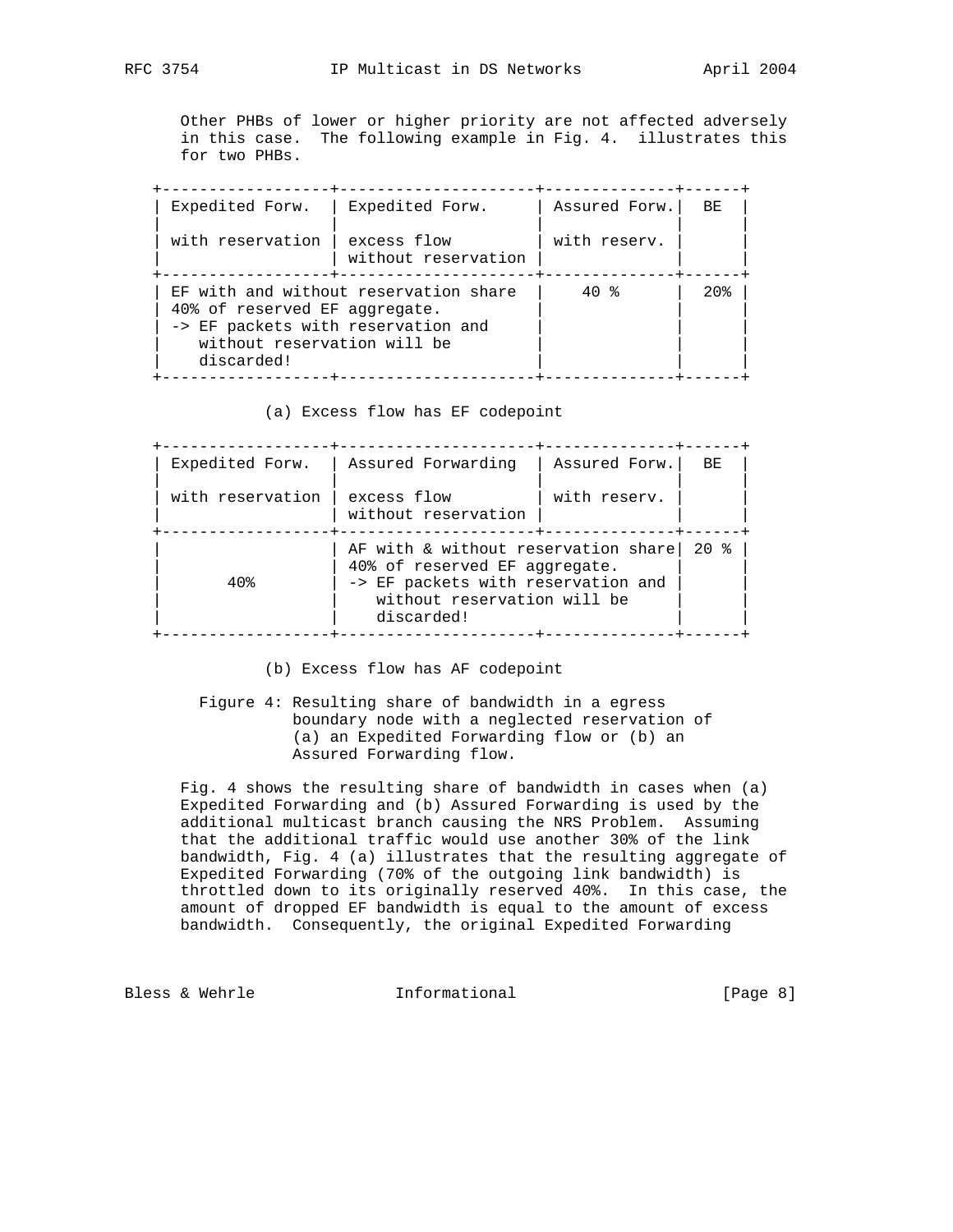aggregate (which had 40% of the link bandwidth reserved) is also affected by packet losses. The other services, e.g., Assured Forwarding or Best-Effort, are not disadvantaged.

 Fig. 4 (b) shows the same situation for Assured Forwarding. The only difference is that now Assured Forwarding is solely affected by discards, as the other services will still get their guarantees. In either case, packet losses are restricted to the misbehaving service class by the traffic meter and policing mechanisms in boundary nodes. Moreover, the latter problem (case 1) occurs only in egress boundary nodes because they are responsible for ensuring that the traffic leaving the Differentiated Services domain is not more than the following ingress boundary node will accept. Therefore, those violations of SLAs will already be detected and processed in egress boundary nodes.

 o Case 2: The Neglected Reservation Subtree problem can also occur if the branching point between the previous multicast tree and the new subtree is located in an interior node (as shown in Fig. 5). In Fig. 5, it is assumed that receivers A and B have already joined the multicast group and have reserved resources accordingly. The interior node in the second domain starts replication of multicast packets as soon as receiver C joins. Because the router is not equipped with metering or policing functions, it will not recognize any amount of excess traffic and will forward the new multicast flow. If the latter belongs to a higher priority service, such as Expedited Forwarding, bandwidth of the aggregate is higher than the aggregate's reservation at the new branch and will use bandwidth from lower priority services.

Bless & Wehrle **Informational** [Page 9]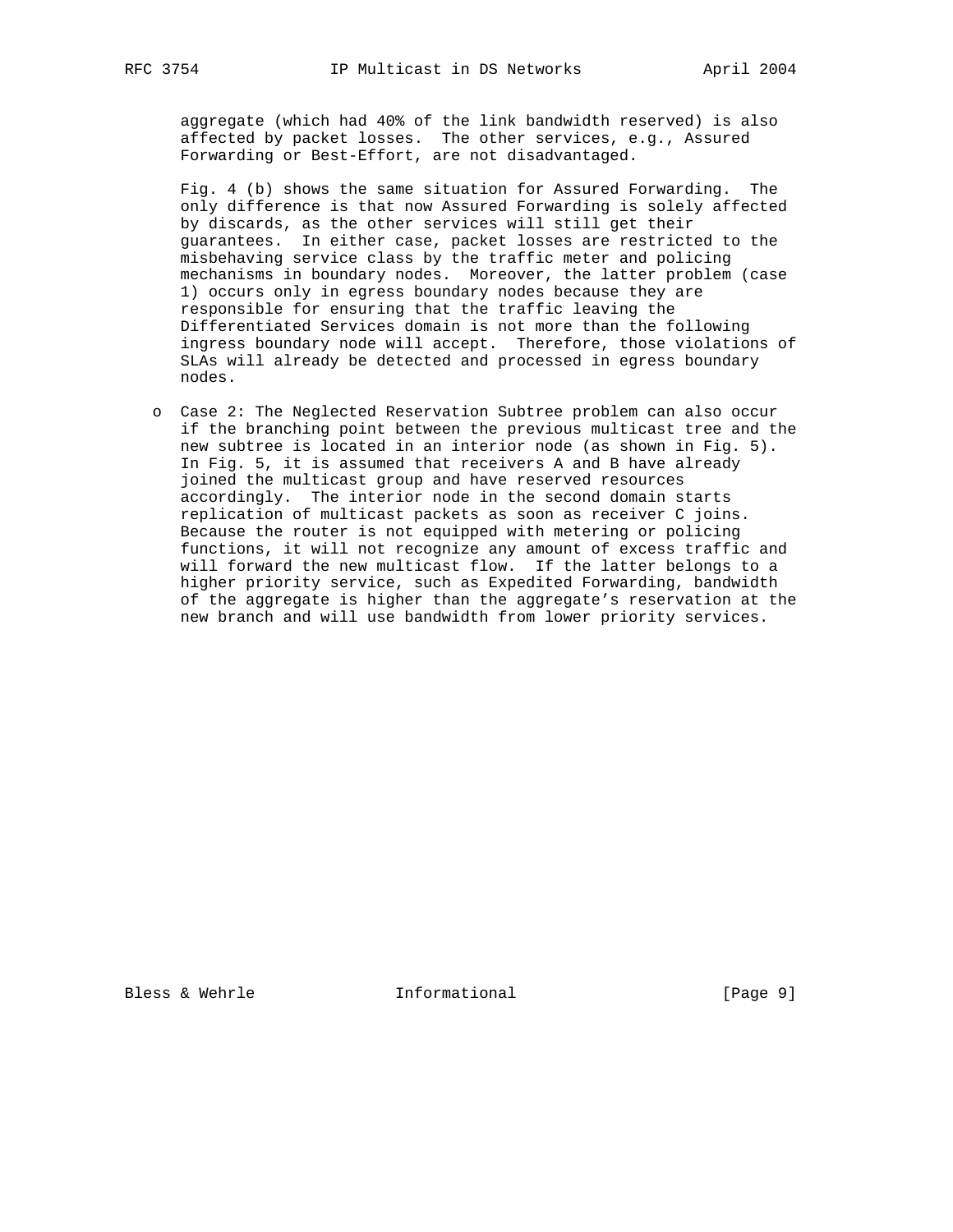

FHN: First-Hop Node, BN: Boundary Node, Recv.x: Receiver x S: Sender, IN: Interior Node ===: Multicast branch with reserved bandwidth ###: Multicast branch without reservation

 \*) Bandwidth of EF aggregated on the output link is higher than actual reservation, EF aggregate will be limited in bandwidth without considering the responsible flow

 Figure 5: Neglected Reservation Subtree problem case 2 after join of receiver C

Bless & Wehrle **Informational** [Page 10]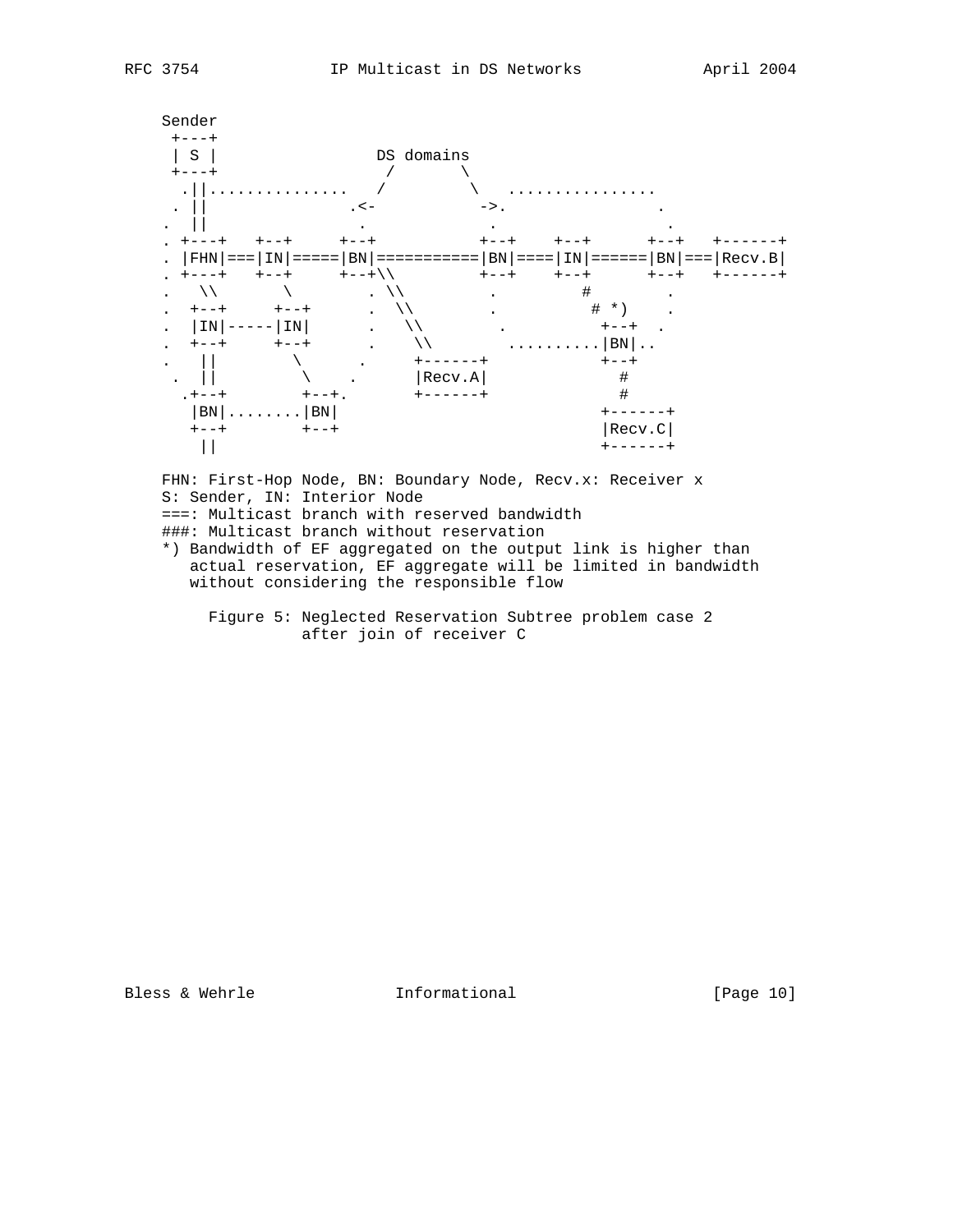The additional amount of EF without a corresponding reservation is forwarded together with the aggregate which has a reservation. This results in no packet losses for Expedited Forwarding as long as the resulting aggregate is not higher than the output link bandwidth. Because of its higher priority, Expedited Forwarding gets as much bandwidth as needed and as is available. The effects on other PHBs are illustrated by the following example in Fig. 6.

 +------------------+---------------------+--------------+------+ | Expedited Forw. | Expedited Forw. | Assured Forw.| BE | | | | | |  $\vert$  with reservation  $\vert$  excess flow  $\vert$  with reserv.  $\vert$   $\vert$  $|$  without reservation  $|$  +------------------+---------------------+--------------+------+ | 40% | 30% | 30% | 0% | +------------------+---------------------+--------------+------+

 EF with reservation and the excess flow use together 70% of the link bandwidth because EF, with or without reservation, has the highest priority.

(a) Excess flow has EF codepoint

| Expedited Forw.  | Assured Forw.                      | Assured Forw. | BE |  |
|------------------|------------------------------------|---------------|----|--|
| with reservation | excess flow<br>without reservation | with reserv.  |    |  |
| 40%              | 60%<br>$(108$ loss)                |               |    |  |

 AF with reservation and the excess flow use together 60% of the link bandwidth because EF has the highest priority (-> 40%). 10% of AF packets will be lost.

(b) Excess flow has AF codepoint

 Figure 6: Resulting share of bandwidth in an interior node with a neglected reservation of (a) an Expedited Forwarding flow or (b) an Assured Forwarding flow

 The result of case 2 is that there is no restriction for Expedited Forwarding, but as Fig. 6 (a) shows, other services will be extremely disadvantaged by this use of non-reserved resources. Their bandwidth is used by the new additional flow. In this case, the additional 30% Expedited Forwarding traffic preempts resources from the Assured Forwarding traffic, which in turn preempts

Bless & Wehrle **Informational** [Page 11]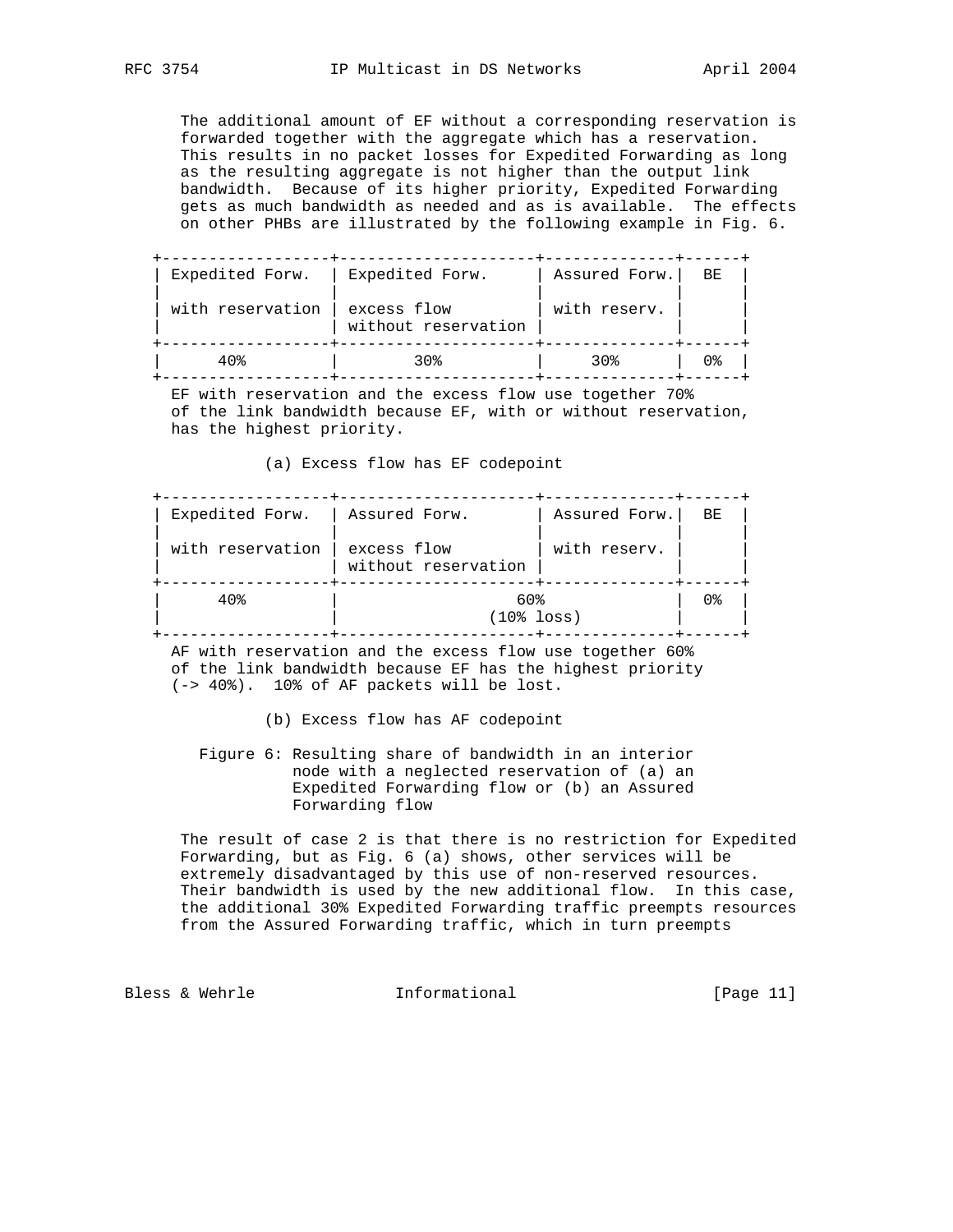resources from the best-effort traffic, resulting in 10% packet losses for the Assured Forwarding aggregate, and a complete loss of best-effort traffic. The example in Fig. 6 (b) shows that this can also happen with lower priority services like Assured Forwarding. When a reservation for a service flow with lower priority is neglected, other services (with even lower priority) can be reduced in their quality (in this case the best-effort service). As shown in the example, the service's aggregate causing the NRS problem can itself be affected by packet losses (10% of the Assured Forwarding aggregate is discarded). Besides the described problems of case 2, case 1 will occur in the DS boundary node of the next DS domain that performs traffic metering and policing for the service aggregate.

 Directly applying RSVP to Differentiated Services would also result in temporary occurrence of the NRS Problem. A receiver has to join the IP multicast group to receive the sender's PATH messages, before being able to send a resource reservation request (RESV message). Thus, the join message on the link for receiving PATH messages can cause the NRS Problem, if this situation is not handled in a special way (e.g., by marking all PATH messages with codepoint 0 and dropping or re-marking all other data packets of the multicast flow).

## 2.2. Heterogeneous Multicast Groups

 Heterogeneous multicast groups contain one or more receivers, which would like to get another service or quality of service as the sender provides or other receiver subsets currently use. A very important characteristic which should be supported by Differentiated Services is that participants requesting a best-effort quality only should also be able to participate in a group communication which otherwise utilizes a better service class. The next better support for heterogeneity provides concurrent use of more than two different service classes within a group. Things tend to get even more complex when not only different service classes are required, but also different values for quality parameters within a certain service class.

 A further problem is to support heterogeneous groups with different service classes in a consistent way. It is possible that some services will not be comparable to each other so that one service cannot be replaced by the other, and both services have to be provided over the same link within this group.

 Because an arbitrary new receiver that wants to get the different service can be grafted to any point of the current multicast delivery tree, even interior nodes may have to replicate packets using the different service. At a first glance, this seems to be a

Bless & Wehrle **Informational** [Page 12]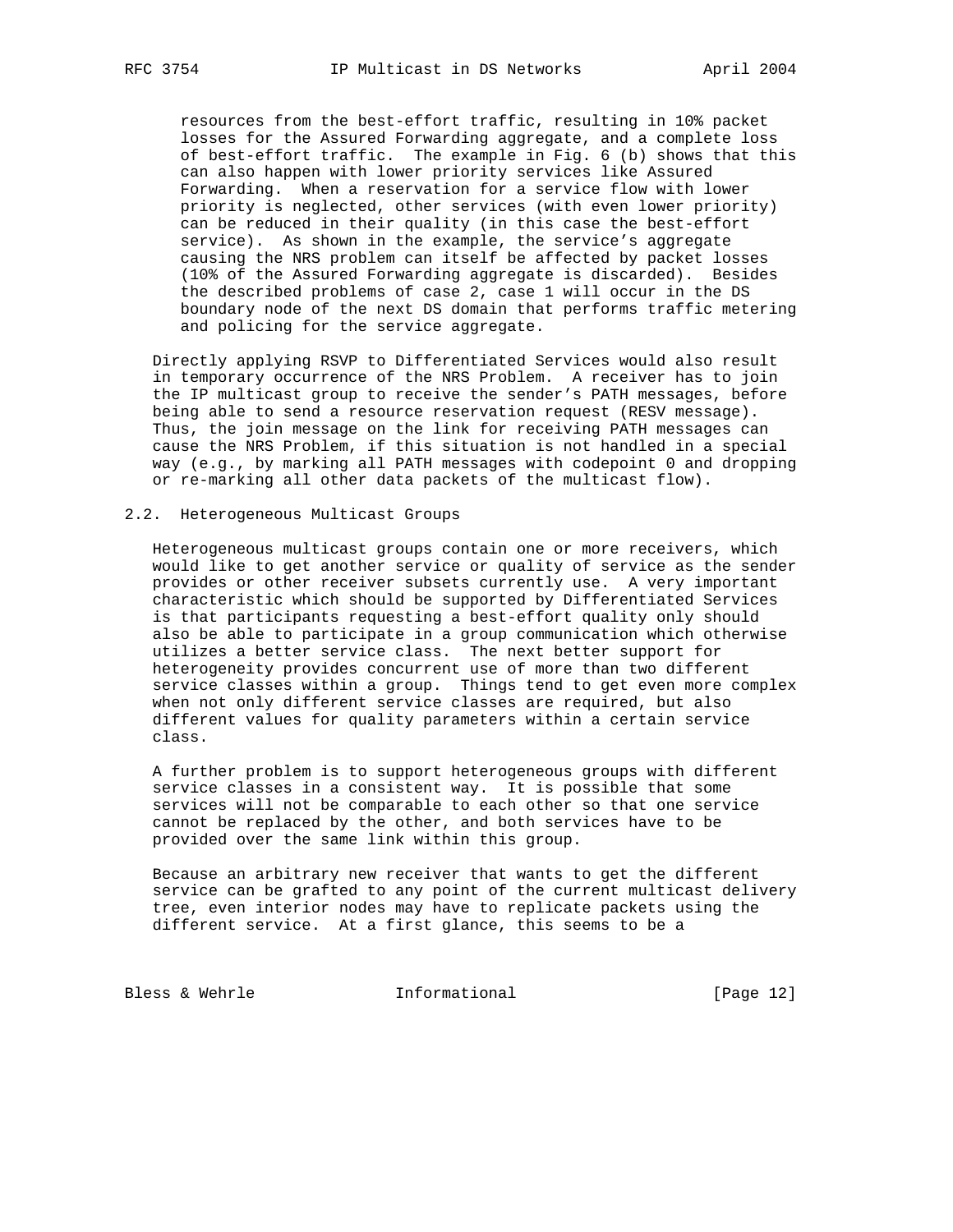contradiction with respect to simplicity of the interior nodes, because they do not even have a profile available and should now convert the service of quality of individual receivers. Consequently, in order to accomplish this, interior nodes have to change the codepoint value during packet replication.

# 2.3. Dynamics of Any-Source Multicast

 Basically, within an IP multicast group, any participant (actually, it can be any host not even receiving packets of this multicast group) can act as a sender. This is an important feature which should also be available in case a specific service other than best effort is used within the group. Differentiated Services possess, conceptually, a unidirectional character. Therefore, for every multicast tree implied by a sender, resources must be reserved separately if simultaneous sending should be possible with a better service. This is even true if shared multicast delivery trees are used (e.g., with PIM-SM or Core Based Trees). If not enough resources are reserved for a service within a multicast tree allowing simultaneous sending of more than one participant, the NRS problem will occur again. The same argument applies to half-duplex reservations which would share the reserved resources by several senders, because it cannot be ensured by the network that exactly one sender sends packets to the group. Accordingly, the corresponding RSVP reservation styles "Wildcard Filter" and "Shared-Explicit Filter" [4] cannot be supported within Differentiated Services. The Integrated Services approach is able to ensure the half-duplex nature of the traffic, because every router can check each packet for its conformance with the installed reservation state.

3. Solutions for Enabling IP-Multicast in Differentiated Services Networks

 The problems described in the previous section are mainly caused by the simplicity of the Differentiated Services architecture. Solutions that do not introduce additional complexity need to be introduced so as to not diminish the scalability of the DiffServ approach. This document suggests a straightforward solution for most of the problems.

3.1. Solution for the NRS Problem

 The proposed solution consists conceptually of the following three steps that are described in more detail later.

Bless & Wehrle **Informational** [Page 13]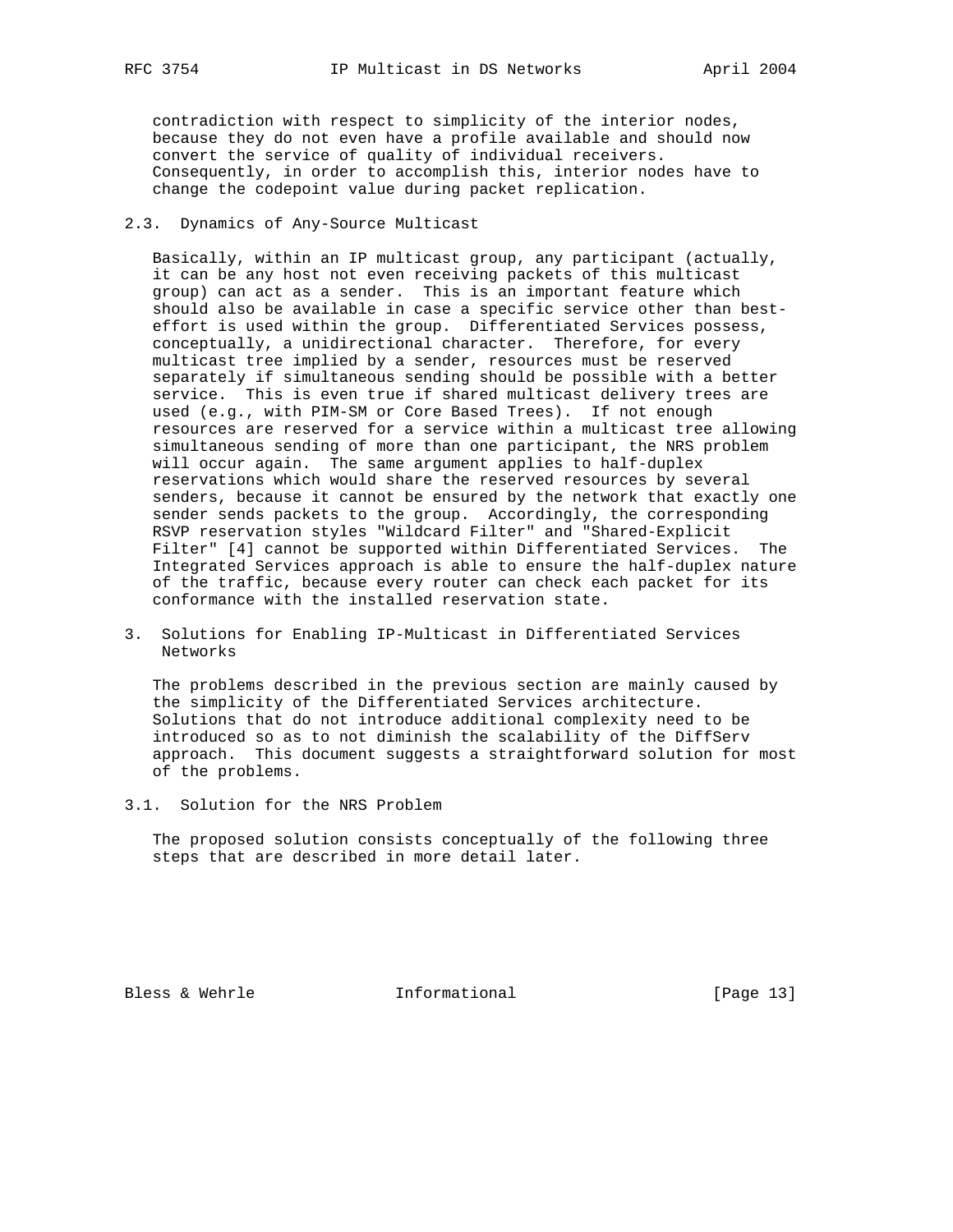- 1. A new receiver joins a multicast group that is using a DiffServ service. Multicast routing protocols accomplish the connection of the new branch to the (possibly already existing) multicast delivery tree as usual.
- 2. The unauthorized use of resources is avoided by re-marking at branching nodes all additional packets departing down the new branch. At first, the new receiver will get all packets of the multicast group without quality of service. The management entity of the correspondent DiffServ domain may get informed about the extension of the multicast tree.
- 3. If a pre-issued reservation is available for the new branch or somebody (receiver, sender or a third party) issues one, the management entity instructs the branching router to set the corresponding codepoint for the demanded service.

 Usage of resources which were not previously reserved must be prevented. In the following example, we consider a case where the join of a new receiver to a DS multicast group requires grafting of a new branch to an already existing multicast delivering tree. The connecting node that joins both trees converts the codepoint (and therefore the Per-Hop Behavior) to a codepoint of a PHB which is similar to the default PHB in order to provide a best-effort-like service for the new branch. More specifically, this particular PHB can provide a service that is even worse than the best-effort service of the default PHB. See RFC 3662 [16] for a corresponding Lower Effort Per-Domain Behavior.

 The conversion to this specific PHB could be necessary in order to avoid unfairness being introduced within the best-effort service aggregate, and, which results from the higher amount of resource usage of the incoming traffic belonging to the multicast group. If the rate at which re-marked packets are injected into the outgoing aggregate is not reduced, those re-marked packets will probably cause discarding of other flow's packets in the outgoing aggregate if resources are scarce.

 Therefore, the re-marked packets from this multicast group should be discarded more aggressively than other packets in this outgoing aggregate. This could be accomplished by using an appropriately configured PHB (and a related DSCP) for those packets. In order to distinguish this kind of PHB from the default PHB, it is referred to as the Limited Effort (LE) PHB (which can be realized by an appropriately configured AF PHB [9] or Class Selector Compliant PHB [1]) throughout this document. Merely dropping packets more aggressively at the re-marking node is not sufficient, because there may be enough resources in the outgoing behavior aggregate (BA) to

Bless & Wehrle **Informational** [Page 14]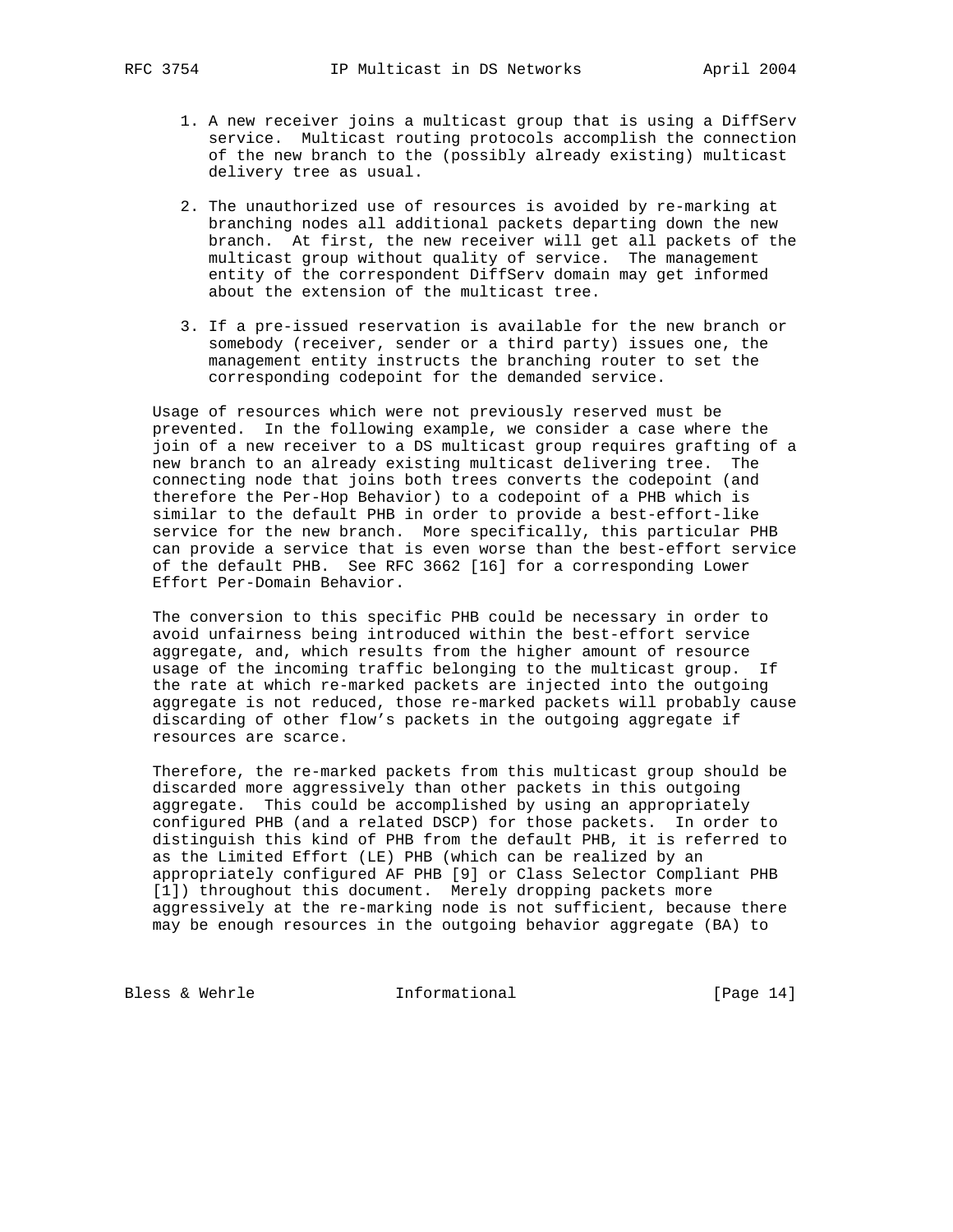transmit every re-marked packet without having to discard any other packets within the same BA. However, resources in the next node may be short for this particular BA. Those "excess" packets, therefore, must be identifiable at this node.

 Re-marking packets is only required at branching nodes, whereas all other nodes of the multicast tree (such with outdegree 1) replicate packets as usual. Because a branching node may also be an interior node of a domain, re-marking of packets requires conceptually per flow classification. Though this seems to be in contradiction to the DiffServ philosophy of a core that avoids per-flow states, IP multicast flows are different from unicast flows: traditional IP multicast forwarding and multicast routing are required to install states per multicast group for every outgoing link anyway. Therefore, re-marking in interior nodes is scalable to the same extent as IP multicast (cf. section 4).

 Re-marking with standard DiffServ mechanisms [10] for every new branch requires activation of a default traffic profile. The latter accomplishes re-marking by using a combination of an MF-classifier and a marker at an outgoing link that constitutes a new branch. The classifier will direct all replicated packets to a marker that sets the new codepoint. An alternative implementation is described in section 7.

 The better service will only be provided if a reservation request was processed and approved by the resource management function. That means an admission control test must be performed before resources are actually used by the new branch. In case the admission test is successful, the re-marking node will be instructed by the resource management to stop re-marking and to use the original codepoint again (conceptually by removing the profile).

 In summary, only those receivers will obtain a better service within a DiffServ multicast group, which previously reserved the corresponding resources in the new branch with assistance of the resource management. Otherwise, they get a quality which might be even lower than best-effort.

3.2. Solution for Supporting Heterogeneous Multicast Groups

 In this document, considerations are limited to provisioning different service classes, but not different quality parameters within a certain service class.

 The proposed concept from section 3.1 provides a limited solution of the heterogeneity problem. Receivers are allowed to obtain a Limited Effort service without a reservation, so that at least two different

Bless & Wehrle **Informational** [Page 15]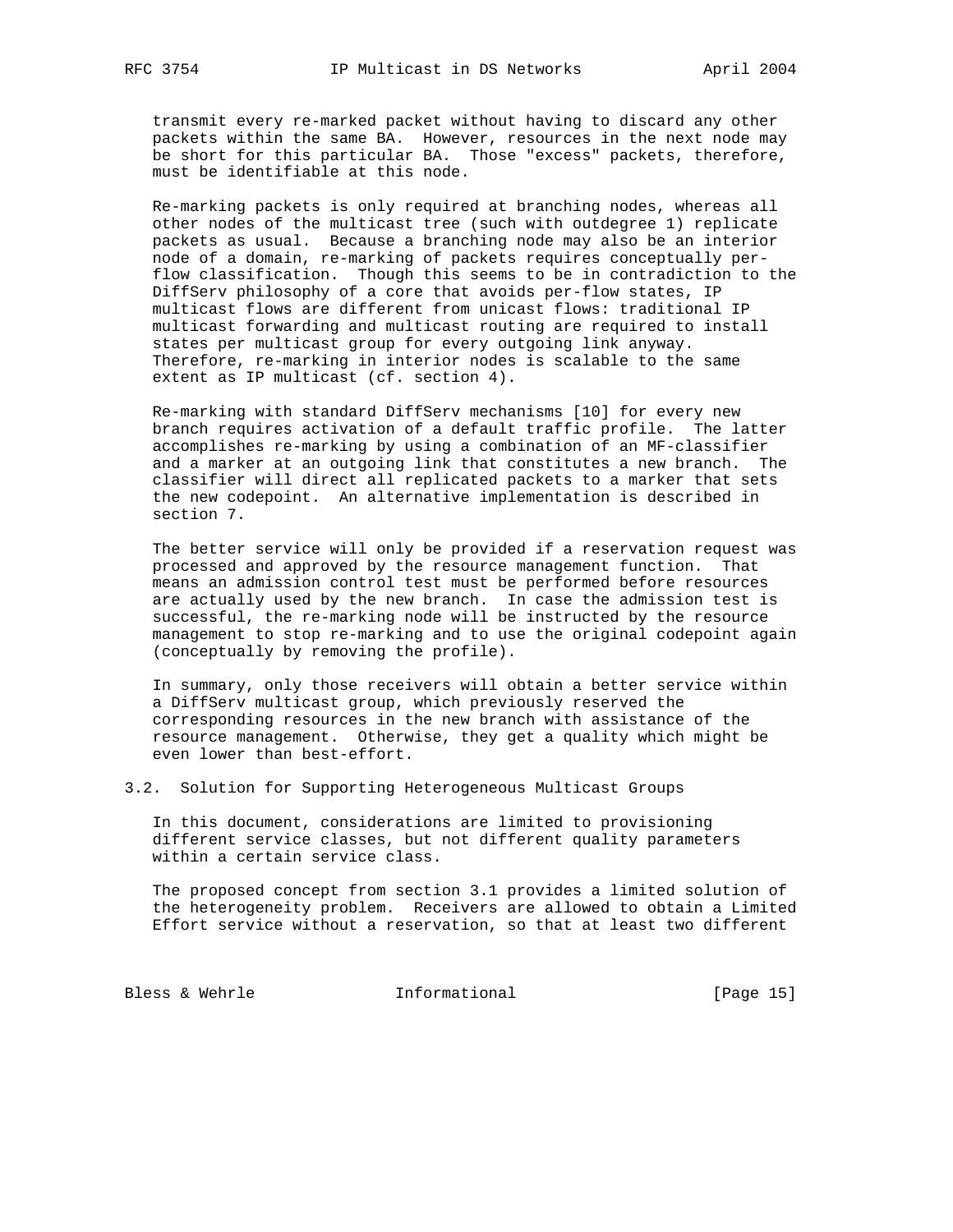service classes within a multicast group are possible. Therefore, it is possible for any receiver to participate in the multicast session without getting any quality of service. This is useful if a receiver just wants to see whether the content of the multicast group is interesting enough, before requesting a better service which must be paid for (like snooping into a group without prior reservation).

 Alternatively, a receiver might not be able to receive this better quality of service (e.g., because it is mobile and uses a wireless link of limited capacity), but it may be satisfied with the reduced quality, instead of getting no content at all.

 Additionally, applying the RSVP concept of listening for PATH messages before sending any RESV message is feasible again. Without using the proposed solution, this would have caused the NRS Problem.

 Theoretically, the proposed approach in section 7 also supports more than two different services within one multicast group, because the additional field in the multicast routing table can store any DSCP value. However, this would work only if PHBs can be ordered, so that the "best" PHB among different required PHBs downstream is chosen to be forwarded on a specific link. This is mainly a management issue and is out of the scope of this document.

 More advanced concepts may also support conditional re-marking in dependence on the group address and DSCP value. This is useful if the group uses different PHBs (e.g., for flows to different transport protocol ports) and the re-marking should thus additionally depend on the DSCP value of an incoming packet.

# 3.3. Solution for Any-Source Multicast

 Every participant would have to initiate an explicit reservation to ensure the possibility of sending to the group with a better service quality, regardless of whether other senders within the group already use the same service class simultaneously. This would require a separate reservation for each sender-rooted multicast tree.

 However, in the specific case of best-effort service (the default PHB), it is nevertheless possible for participants to send packets to the group anytime without requiring any additional mechanisms. The reason for this is that the first DS-capable boundary node will mark those packets with the DSCP of the default PHB because of a missing traffic profile for this particular sender. The first DS capable boundary nodes should therefore always classify multicast packets based on both the sender's address and the multicast group address.

4. Scalability Considerations

Bless & Wehrle **Informational** [Page 16]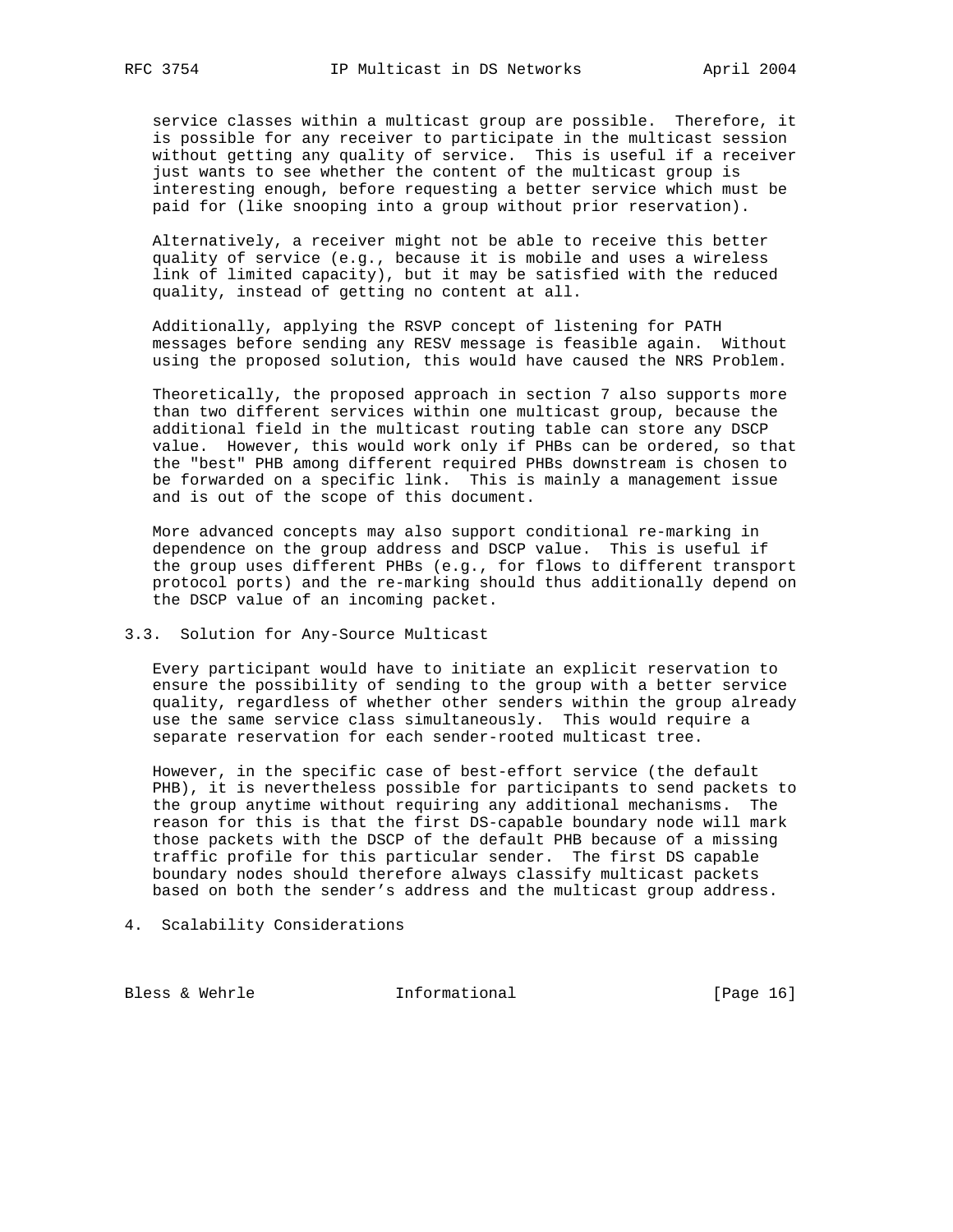The proposed solution does not add complexity to the DS architecture or to a DS node, nor does it change the scalability properties of DiffServ. With current IP multicast routing protocols, a multicast router has to manage and hold state information per traversing multicast flow. The suggested solution scales to the same extent as IP multicast itself, because the proposed re-marking may occur per branch of a multicast flow. This re-marking is logically associated with an addition to the multicast routing state that is required anyway. In this respect, re-marking of packets for multicast flows in interior nodes is not considered as a scalability problem or to be in contradiction to the DiffServ approach itself. It is important to distinguish the multicast case from existing justifiable scalability concerns relating to re-marking packets of unicast flows within interior routers. Moreover, the decision of when to change a re marking policy is not performed by the router, but by some management entity at a time scale which is different from the time scale at the packet forwarding level.

5. Deployment Considerations

 The solution proposed in section 3.1 can be deployed on most router platforms available today. Architectures that perform routing and forwarding functions in software could be updated by a new software release.

 However, there may be some specialized hardware platforms that are currently not able to deploy the proposed solution from section 7. This may be the case when a multicast packet is directly duplicated on the backplane of the router, so that all outgoing interfaces read the packet in parallel. Consequently, the codepoint cannot be changed for a subset of these outgoing interfaces and the NRS problem can not be solved directly in the branching point.

In this case, there exist several alternative solutions:

- 1. As mentioned in section 3.1, if traffic conditioning mechanisms can be applied on the outgoing packets at the individual output interfaces, a combination of classifier and marker may be used for each branch.
- 2. The change of the codepoint for subtrees without properly allocated resources could take place in the following downstream router. There, for every incoming packet of the considered multicast group, the codepoint would be changed to the value that the previous router should have set. If a LAN (e.g., a high-speed switching LAN) is attached to the considered outgoing interface, then on every router connected to the LAN, packets of the considered group should be changed

Bless & Wehrle **Informational** [Page 17]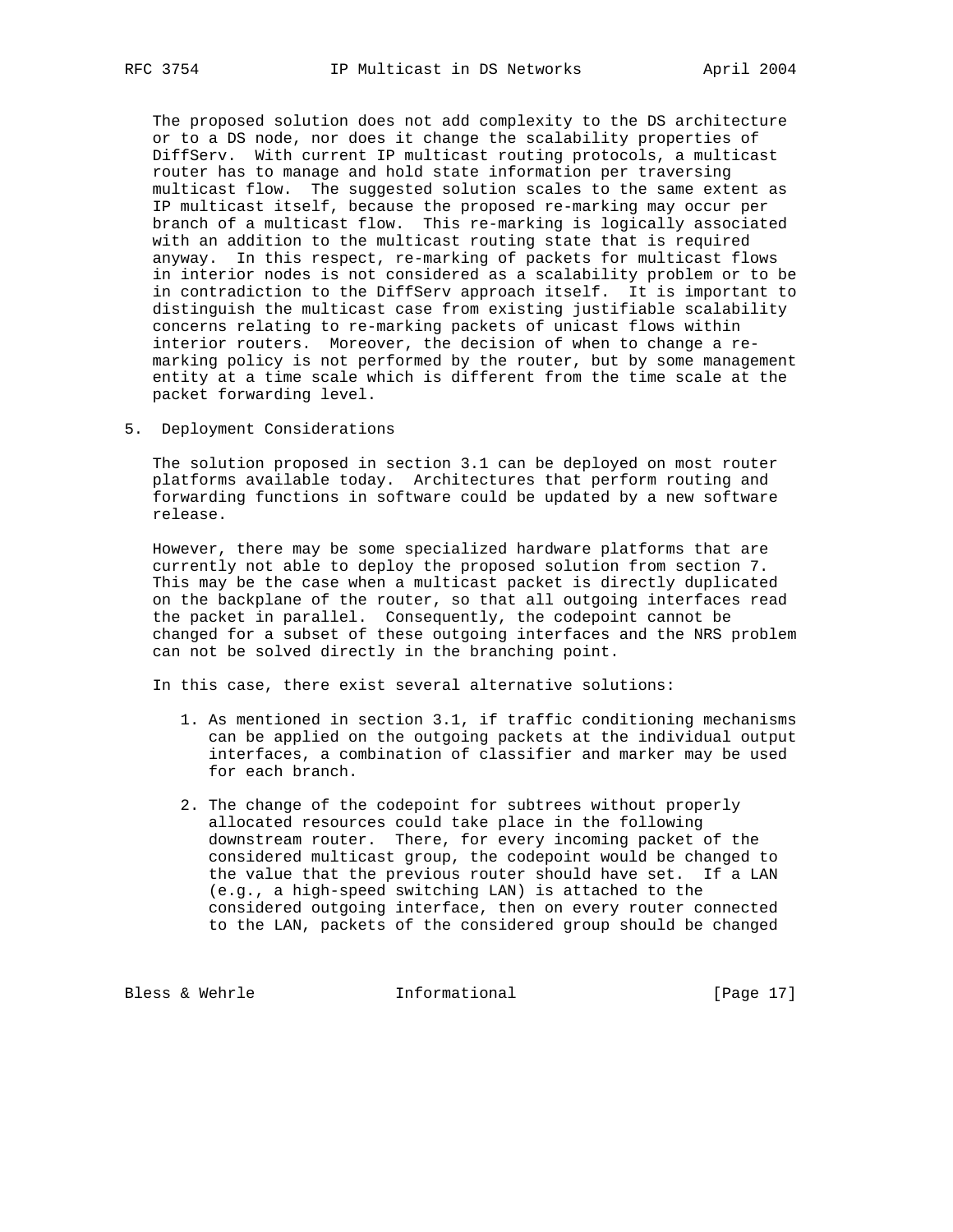on the incoming interface by standard DiffServ mechanisms.

 Future releases of router architectures may support the change of the codepoint directly in the replication process as proposed in section 7.

# 6. Security Considerations

 Basically, the security considerations in [1] apply. The proposed solution does not imply new security aspects. If a join of arbitrary end-systems to a multicast group is not desired (thereby receiving a lower than best-effort quality) the application usually has to exclude these participants. This can be accomplished by using authentication, authorization, or ciphering techniques at the application level -- like in traditional IP multicast scenarios.

 Moreover, it is important to consider the security of corresponding management mechanisms, because they are used to activate re-marking of multicast flows. On the one hand, functions for instructing the router to mark or re-mark packets of multicast flows are attractive targets to perform theft of service attacks. On the other hand, their security depends on the router management mechanisms which are used to realize this functionality. Router management should generally be protected against unauthorized use, therefore preventing those attacks as well.

7. Implementation Model Example

 One possibility of implementing the proposed solution from section 3.1 is described in the following. It has to be emphasized that other realizations are also possible, and this description should not be understood as a restriction on potential implementations. The benefit of the following described implementation is that it does not require any additional classification of multicast groups within an aggregate. It serves as a proof of concept that no additional complexity is necessary to implement the proposed general solution described in section 3.

 Because every multicast flow has to be considered by the multicast routing process (in this context, this notion signifies the multicast forwarding part and not the multicast route calculation and maintenance part, cf. Fig. 1), the addition of an extra byte in each multicast routing table entry containing the DS field, and thus its DS codepoint value per output link (resp. virtual interface, see Fig. 8), results in nearly no additional cost. Packets will be replicated by the multicast forwarding process, so this is also the right place for setting the correct DSCP values of the replicated packets. Their DSCP values are not copied from the incoming original packet, but

Bless & Wehrle **Informational** [Page 18]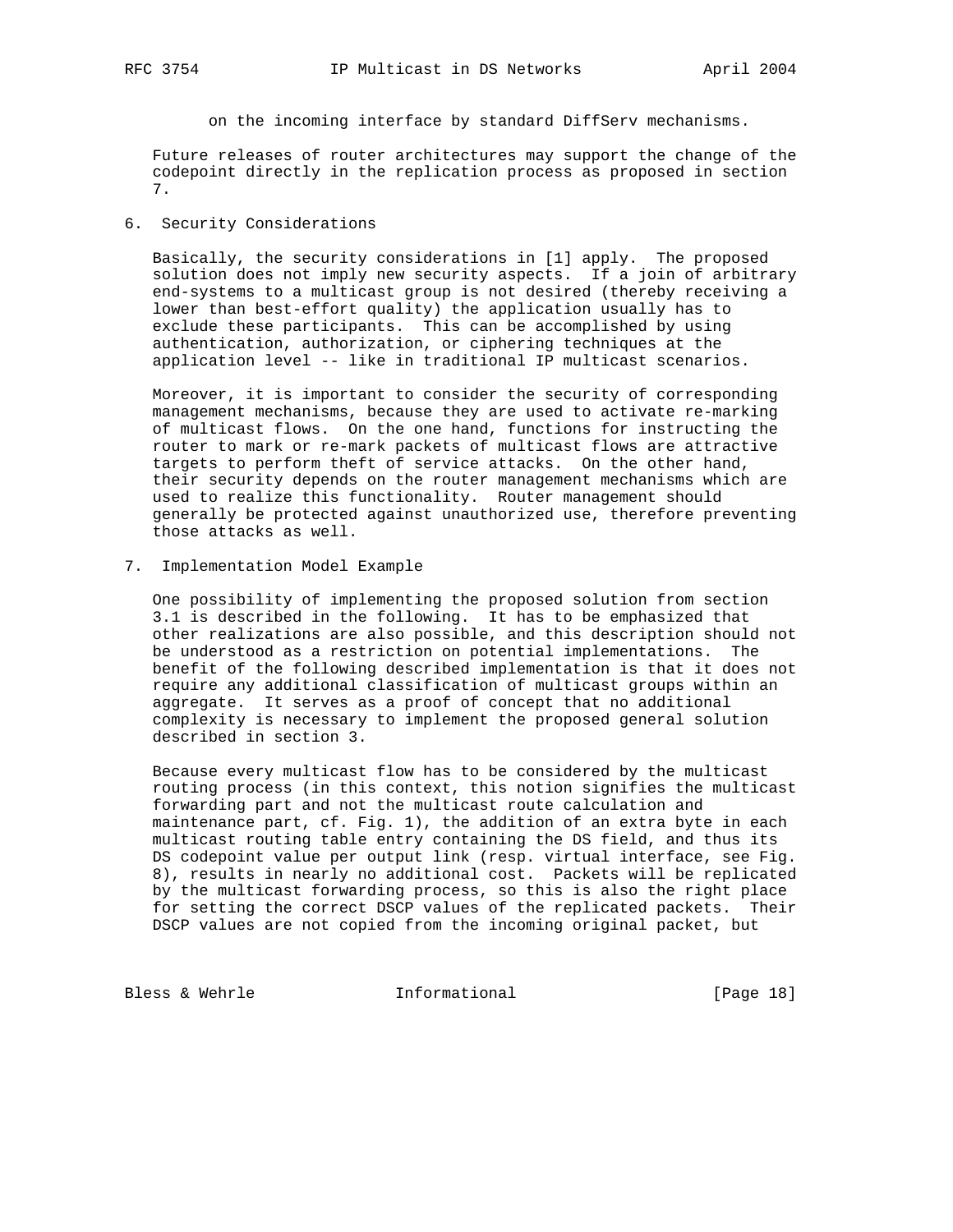from the additional DS field in the multicasting routing table entry for the corresponding output link (only the DSCP value must be copied, while the two remaining bits are ignored and are present for simplification reasons only). This field initially contains the codepoint of the LE PHB if incoming packets for this specific group do not carry the codepoint of the default PHB.

 When a packet arrives with the default PHB, the outgoing replicates should also get the same codepoint in order to retain the behavior of current common multicast groups using the default PHB. A router configuration message changes the DSCP values in the multicast routing table and may also carry the new DSCP value which should be set in the replicated packets. It should be noted that although re marking may also be performed by interior nodes, the forwarding performance will not be decreased, because the decision of when and what to re-mark is made by the management (control plane).

| Multicast<br>Destination Fields<br>Address | Other | List<br>of<br>virtual<br>interfaces | Inter-<br>face ID | DS<br>Field |
|--------------------------------------------|-------|-------------------------------------|-------------------|-------------|
| X                                          |       |                                     | $\mathcal{C}$     | (DSCP, CU)  |
| Y                                          |       | $\star$ $-$                         | D                 | (DSCP, CU)  |
|                                            |       | $\cdot$                             |                   |             |
|                                            |       |                                     | B                 | (DSCP, CU)  |
|                                            |       |                                     | D                 | (DSCP, CU)  |
|                                            |       |                                     |                   | .           |
|                                            |       |                                     |                   |             |

## Figure 8: Multicast routing table with additional fields for DSCP values

## 8. Proof of the Neglected Reservation Subtree Problem

 In the following, it is shown that the NRS problem actually exists and occurs in reality. Hence, the problem and its solution was investigated using a standard Linux Kernel (v2.4.18) and the Linux based implementation KIDS [11].

 Furthermore, the proposed solution for the NRS problem has been implemented by enhancing the multicast routing table, as well as the

Bless & Wehrle **Informational** [Page 19]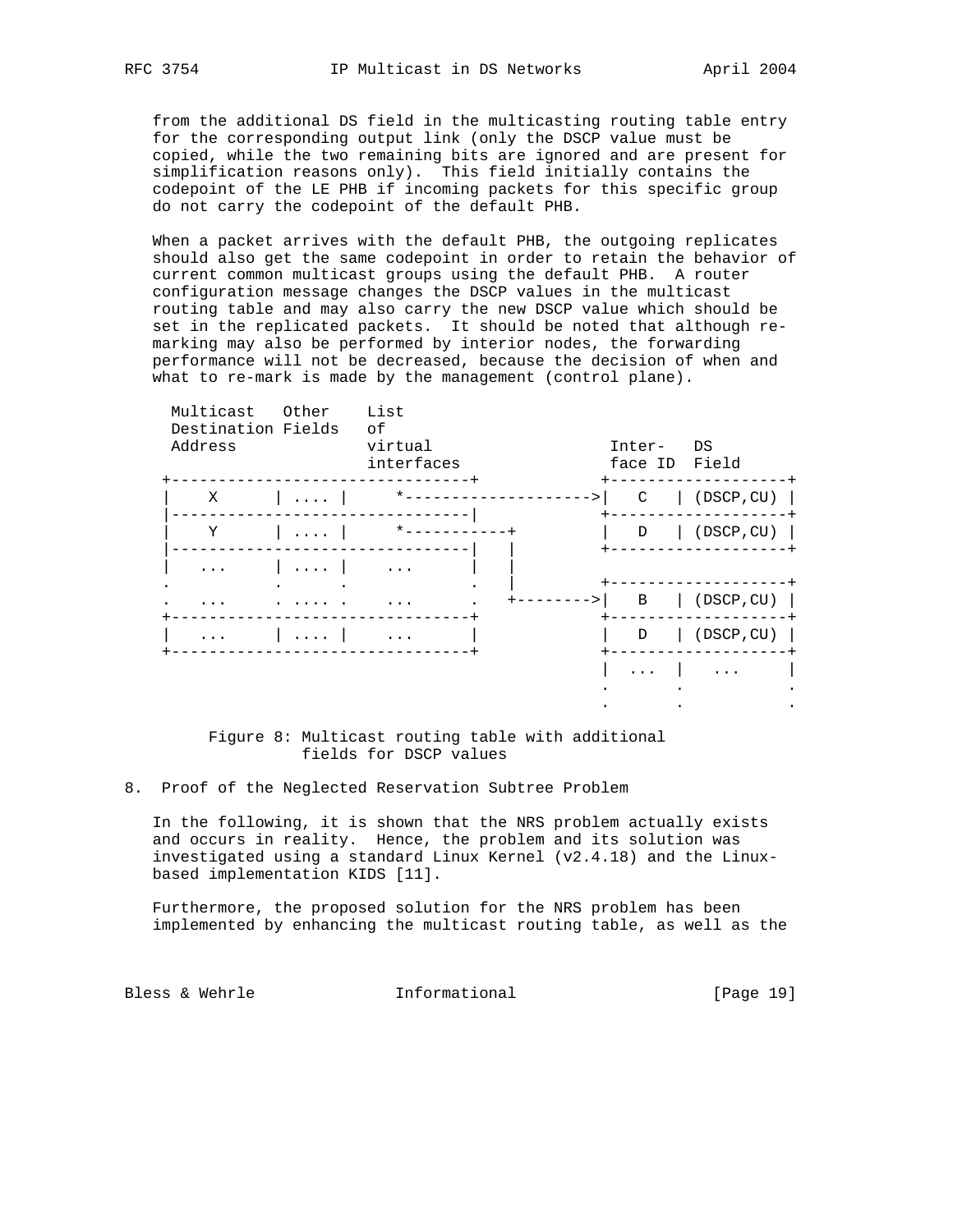multicast routing behavior in the Linux kernel. In the following section, the modifications are briefly described.

 Additional measurements with the simulation model simulatedKIDS [12] will be presented in section 9. They show the effects of the NRS problem in more detail and also the behavior of the BAs using or not using the Limited Effort PHB for re-marking.

## 8.1. Implementation of the Proposed Solution

 As described in section 3.1, the proposed solution for avoiding the NRS Problem is an extension of each routing table entry in every Multicast router by one byte. In the Linux OS, the multicast routing table is implemented by the "Multicast Forwarding Cache (MFC)". The MFC is a hash table consisting of an "mfc-cache"-entry for each combination of the following three parameters: sender's IP address, multicast group address, and incoming interface.

 The routing information in a "mfc-cache"-entry is kept in an array of TTLs for each virtual interface. When the TTL is zero, a packet matching to this "mfc-cache"-entry will not be forwarded on this virtual interface. Otherwise, if the TTL is less than the packet's TTL, the latter will be forwarded on the interface with a decreased TTL.

 In order to set an appropriate codepoint if bandwidth is allocated on an outgoing link, we added a second array of bytes -- similar to the TTL array -- for specifying the codepoint that should be used on a particular virtual interface. The first six bits of the byte contain the DSCP that should be used, and the seventh bit indicates whether the original codepoint in the packet has to be changed to the specified one  $(=0)$  or has to be left unchanged  $(=1)$ . The default entry of the codepoint byte is zero; so initially, all packets will be re-marked to the default DSCP.

 Furthermore, we modified the multicast forwarding code for considering this information while replicating multicast packets. To change an "mfc-cache"-entry we implemented a daemon for exchanging the control information with a management entity (e.g., a bandwidth broker). Currently, the daemon uses a proprietary protocol, but migration to the COPS protocol (RFC 2748) is planned.

Bless & Wehrle **Informational** [Page 20]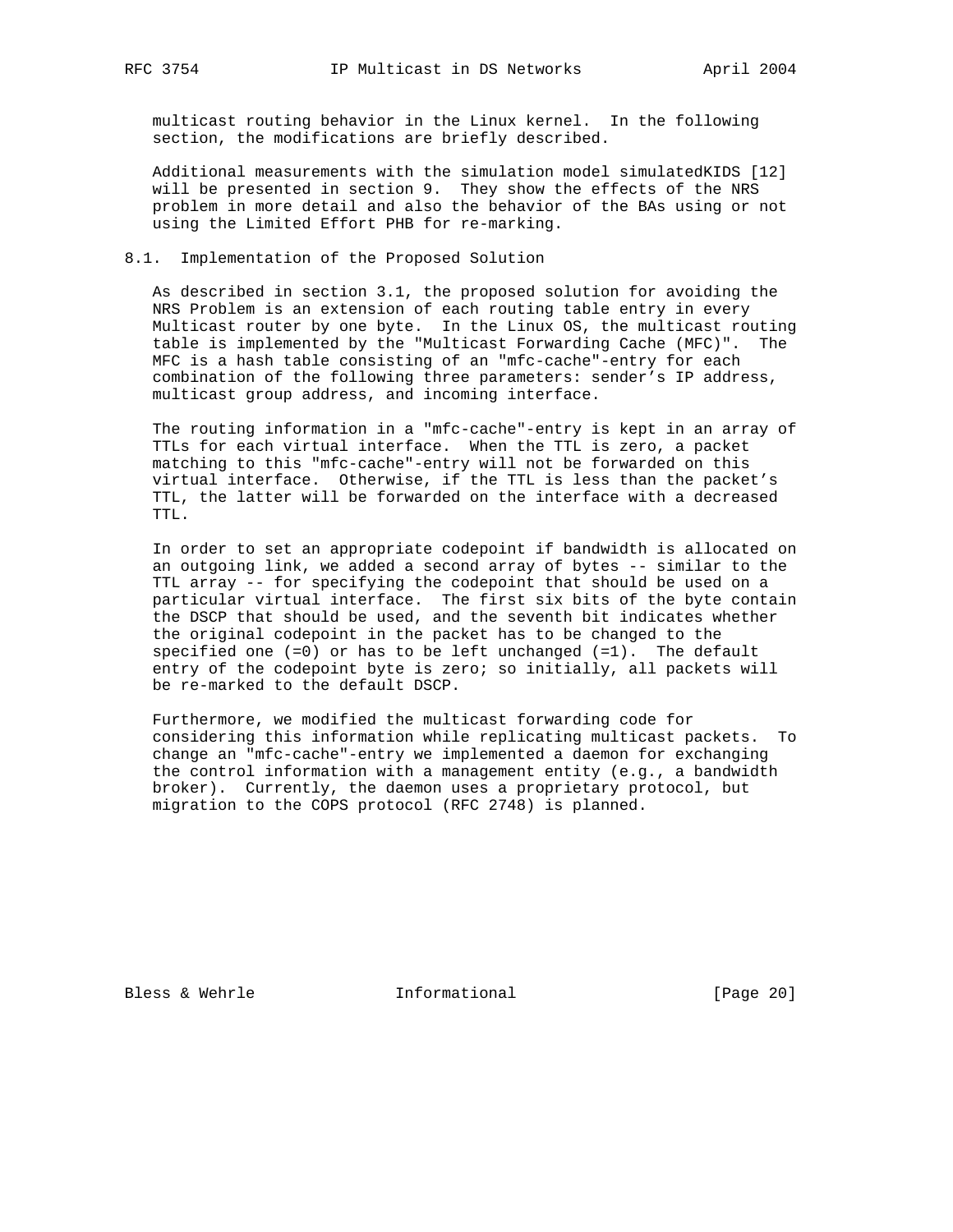# 8.2. Test Environment and Execution

| Sender<br>$+ - - - +$<br>S I<br>$+ - - - +$ |                                                      |           | FHN: First Hop Node<br>BN: Boundary Node |                      |
|---------------------------------------------|------------------------------------------------------|-----------|------------------------------------------|----------------------|
| $+#$<br>$+#$<br>$+#$                        |                                                      |           |                                          |                      |
| $+ - - - +$                                 | $ FHN $ +++++++++++++ $ BN $ ++++++++++++ $  host  $ | $+ - - +$ |                                          | $+ - - - - - -$<br>B |
| $+ - - - +$<br>$+#$                         |                                                      | +--+##    | #                                        | ------+              |
| $+#$<br>$+#$                                |                                                      |           | #<br>#                                   |                      |
|                                             | $+ - - - - - +$<br>host A                            |           | $+ - - - - - +$<br> host C               |                      |

 +++ EF flow (group1) with reservation ### EF flow (group2) with reservation \*\*\* EF flow (group2) without reservation

> Figure 8.1: Evaluation of NRS-Problem described in Figure 3

 In order to prove case 1 of the NRS problem, as described in section 2.1, the testbed shown in Figure 8.1 was built. It is a reduced version of the network shown in Figure 5 and consists of two DS capable nodes, an ingress boundary node and an egress boundary node. The absence of interior nodes does not have any effect on to the proof of the described problem.

 The testbed is comprised of two Personal Computers (Pentium III at 450 Mhz, 128 MB Ram, 3 network cards Intel eepro100) used as DiffServ nodes, as well as one sender and three receiver systems (also PCs). On the routers, KIDS has been installed and an mrouted (Multicast Routing Daemon) was used to perform multicast routing. The network was completely built of separate 10BaseT Ethernet segments in full duplex mode. In [11], we evaluated the performance of the software routers and found out that even a PC at 200Mhz had no problem handling up to 10Mbps DS traffic on each link. Therefore, the presented measurements are not a result of performance bottlenecks caused by these software routers.

Bless & Wehrle **Informational** [Page 21]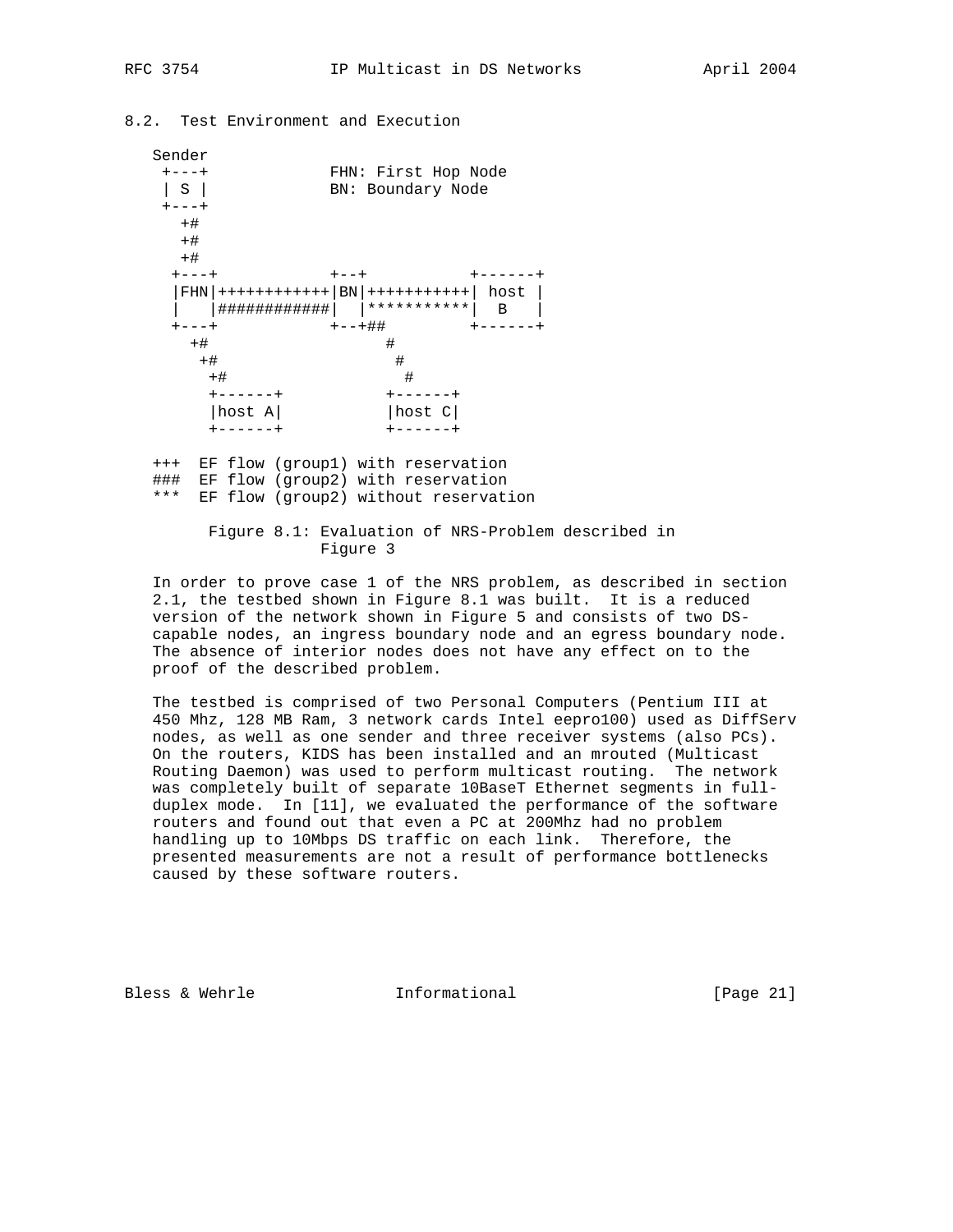The sender generated two shaped UDP traffic flows of 500kbps (packets of 1.000 byte constant size) each and sent them to multicast group 1 (233.1.1.1) and 2 (233.2.2.2). In both measurements, receiver A had a reservation along the path to the sender for each flow, receiver B had reserved for flow 1, and C for flow 2. Therefore, two static profiles are installed in the ingress boundary node with 500kbps EF bandwidth and a token bucket size of 10.000 bytes for each flow.

 In the egress boundary node, one profile has been installed for the output link to host B and one related for the output link to host C. Each of them permits up to 500kbps Expedited Forwarding, but only the aggregate of Expedited Forwarding traffic carried on the outgoing link is considered.

 In measurement 1, the hosts A and B joined to group 1, while A, B, and C joined to group 2. Those joins are using a reservation for the group towards the sender. Only the join of host B to group 2 has no admitted reservation. As described in section 2.1, this will cause the NRS problem (case 1). Metering and policing mechanisms in the egress boundary node throttle down the EF aggregate to the reserved 500kbps, and do not depend on whether or not individual flows have been reserved.

|                                                                         | Host A   Host B   Host C |  |
|-------------------------------------------------------------------------|--------------------------|--|
| $\vert$ Group 1 $\vert$ 500kbps $\vert$ 250kbps $\vert$ 500kbps $\vert$ |                          |  |
| Group 2   500kbps   250kbps                                             |                          |  |

 Figure 8.2: Results of measurement 1 (without the proposed solution): Average bandwidth of each flow. --> Flows of group 1 and 2 on the link to host B share the reserved aggregate of group 1.

 Figure 8.2 shows the obtained results. Host A and C received their flows without any interference. But host B received data from group 1 with only half of the reserved bandwidth, so one half of the packets have been discarded. Figure 8.2 also shows that receiver B got the total amount of bandwidth for group 1 and 2, that is exactly the reserved 500kbps. Flow 2 got Expedited Forwarding without actually having reserved any bandwidth and additionally violated the guarantee of group 1 on that link.

Bless & Wehrle **Informational** [Page 22]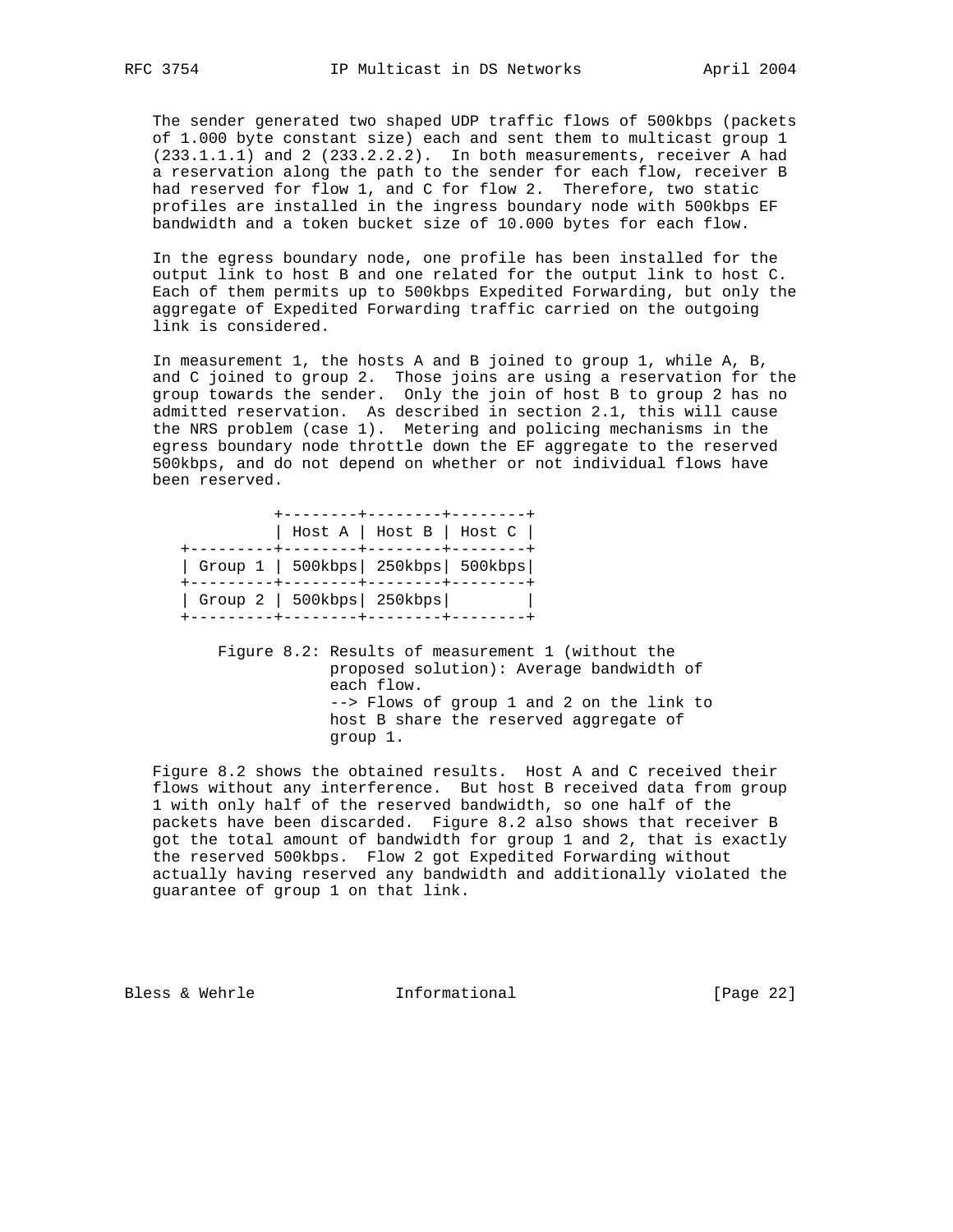For measurement 2, the previously presented solution (cf. section 3.1) has been installed in the boundary node. Now, while duplicating the packets, whether the codepoint has to be changed to Best-Effort (or Limited Effort) or whether it can be just duplicated is checked. In this measurement, it changed the codepoint for group 2 on the link to Host B to Best-Effort.

|                                       |  | Host A   Host B   Host C |
|---------------------------------------|--|--------------------------|
| Group 1   500kbps   500kbps   500kbps |  |                          |
| Group 2   500kbps   500kbps           |  |                          |

 Figure 8.3: Results of measurement 1 (with the proposed solution): Average bandwidth of each flow. --> Flow of group 1 on the link to host B gets the reserved bandwidth of group 1. The flow of group 2 has been re-marked to Best-Effort.

 Results of this measurement are presented in Figure 8.3. Each host received its flows with the reserved bandwidth and without any packet loss. Packets from group 2 are re-marked in the boundary node so that they have been treated as best-effort traffic. In this case, they got the same bandwidth as the Expedited Forwarding flow, and because there was not enough other traffic on the link present, there was no need to discard packets.

 The above measurements confirm that the Neglected Reservation Subtree problem is to be taken seriously and that the presented solution will solve it.

9. Simulative Study of the NRS Problem and Limited Effort PHB

 This section shows some results from a simulative study which shows the correctness of the proposed solution and the effect of re-marking the responsible flow to Limited Effort. A proof of the NRS problem has also been given in section 8 and in [13]. This section shows the benefit for the default Best Effort traffic when Limited Effort is used for re-marking instead of Best Effort. The results strongly motivate the use of Limited Effort.

Bless & Wehrle **Informational** [Page 23]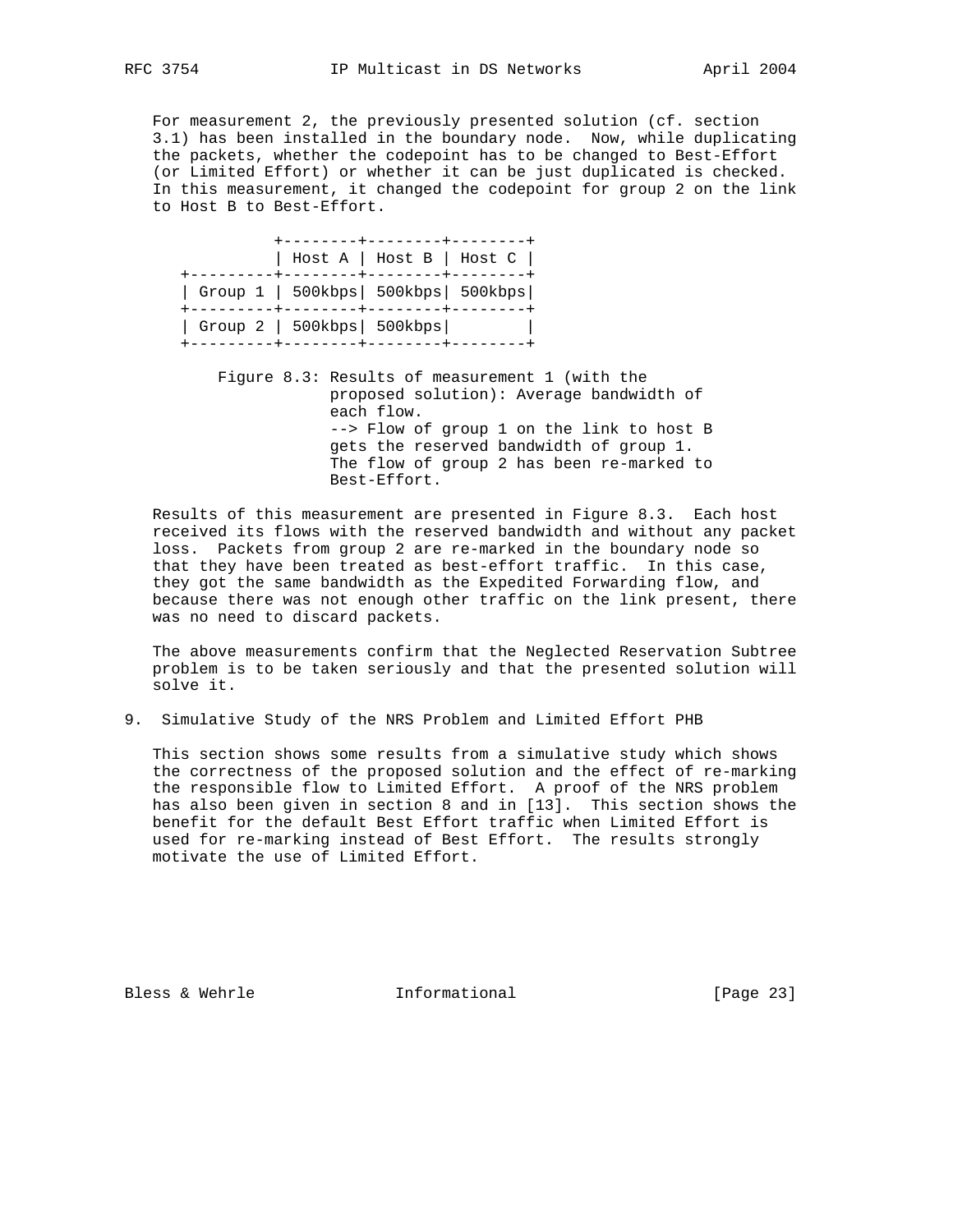# 9.1. Simulation Scenario

 In the following scenario, the boundary nodes had a link speed of 10 Mpbs and Interior Routers had a link speed of 12 Mbps. In boundary nodes, a 5 Mbps aggregate for EF has been reserved.

 When Limited Effort was used, LE got 10% capacity (0.5Mpbs) from the original BE aggregate and BE 90% (4.5Mbps) of the original BE aggregate capacity. The bandwidth between LE and BE is shared by using WFQ scheduling.

 The following topology was used, where Sx is a sender, BRx a boundary node, IRx an interior node, and Dx a destination/receiver.



Figure 9.1: Simulation Topology

 The following table shows the flows in the simulation runs, e.g., EF0 is sent from Sender S0 to Destination D0 with a rate of 4 Mbps using an EF reservation.

 In the presented cases (I to IV), different amounts of BE traffic were used to show the effects of Limited Effort in different cases. The intention of these four cases is described after the table.

 In all simulation models, EF sources generated constant rate traffic with constant packet sizes using UDP.

 The BE sources also generated constant rate traffic, where BE0 used UDP, and BE1 used TCP as a transport protocol.

Bless & Wehrle **Informational** [Page 24]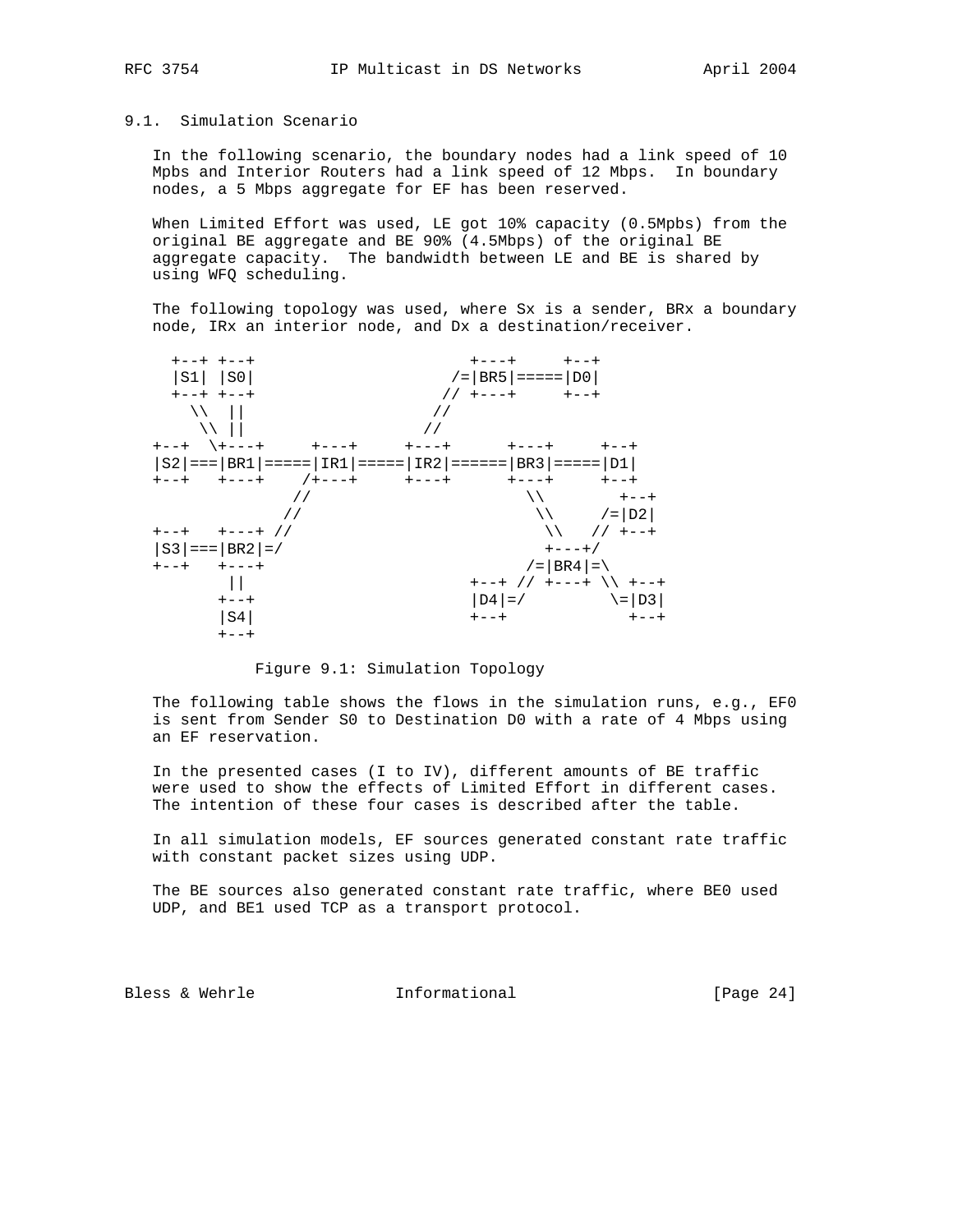+----+--------+-------+----------+-----------+-----------+---------+ |Flow| Source | Dest. | Case I | Case II | Case III | Case IV | +----+--------+-------+----------+-----------+-----------+---------+ | EF0| S0 | D0 | 4 Mbps | 4 Mbps | 4 Mbps | 4 Mbps | +----+--------+-------+----------+-----------+-----------+---------+ | EF1| S1 | D1 | 2 Mbps | 2 Mbps | 2 Mbps | 2 Mbps | +----+--------+-------+----------+-----------+-----------+---------+ | EF2| S2 | D2 | 5 Mbps | 5 Mbps | 5 Mbps | 5 Mbps | +----+--------+-------+----------+-----------+-----------+---------+ | BE0| S3 | D3 | 1 Mbps | 2.25 Mbps | 0.75 Mbps |3.75 Mbps| +----+--------+-------+----------+-----------+-----------+---------+ | BE1| S4 | D4 | 4 Mbps | 2.25 Mbps | 0.75 Mbps |3.75 Mbps| +----+--------+-------+----------+-----------+-----------+---------+

 Table 9.1: Direction, amount and Codepoint of flows in the four simulation cases (case I to IV)

 The four cases (I to IV) used in the simulation runs had the following characteristics:

- Case I: In this scenario, the BE sources sent together exactly 5 Mbps, so there is no congestion in the BE queue.
- Case II: BE is sending less than 5 Mbps, so there is space available in the BE queue for re-marked traffic. BE0 and BE1 are sending together 4.5 Mbps, which is exactly the share of BE when LE is used. So, when multicast packets are re-marked to LE because of the NRS problem, the LE should get 0.5 Mbps and BE 4.5 Mbps, which is still enough for BE0 and BE1. LE should not show a greedy behavior and should not use resources from BE.
- Case III: In this case, BE is very low. BE0 and BE1 use together only 1.5 Mbps. So when LE is used, it should be able to use the unused bandwidth resources from BE.
- Case IV: BE0 and BE1 send together 7.5 Mbps so there is congestion in the BE queue. In this case, LE should get 0.5 Mbps (not more and not less).

 In each scenario, loss rate and throughput of the considered flows and aggregates have been metered.

Bless & Wehrle **Informational** [Page 25]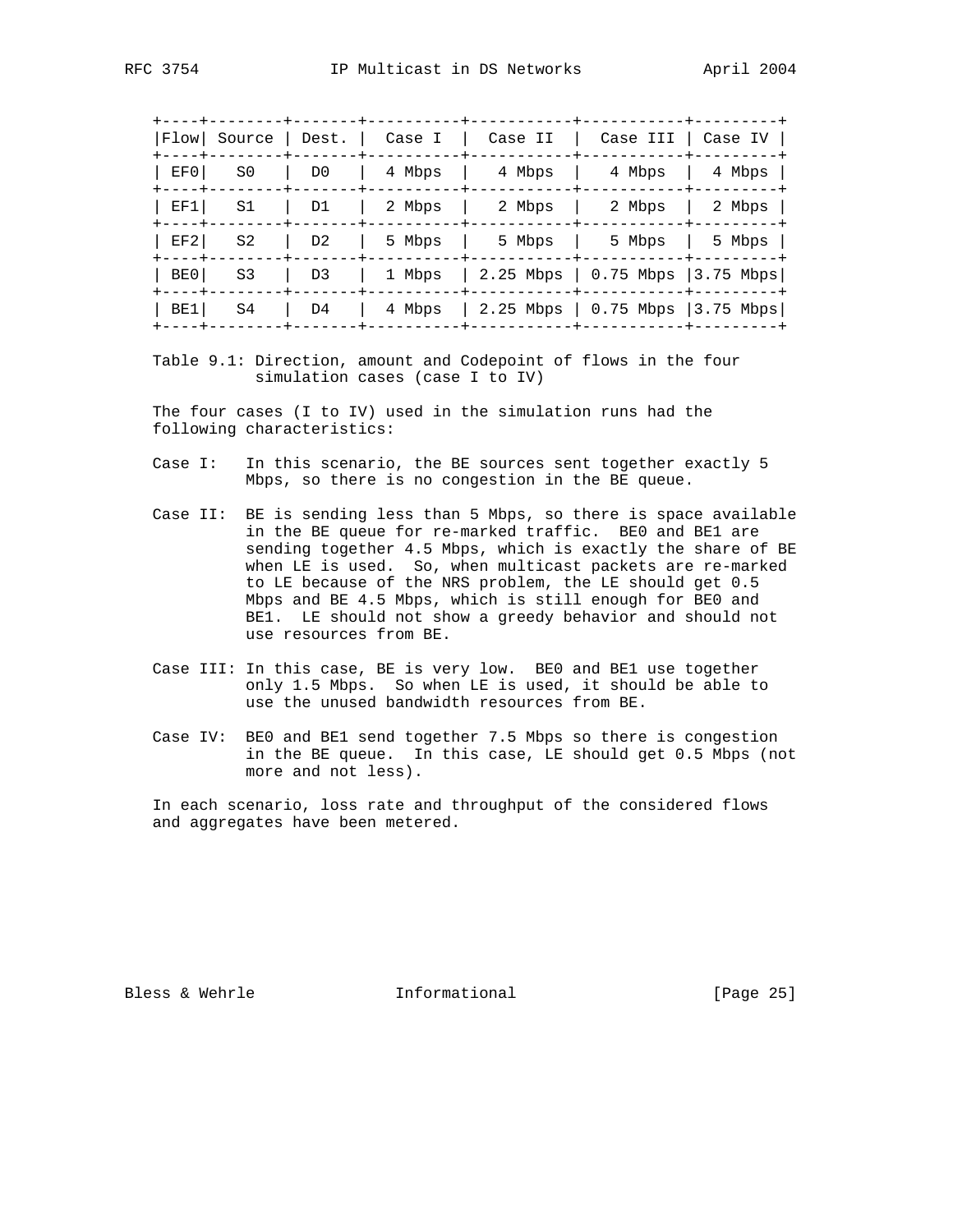# 9.2. Simulation Results for Different Router Types

# 9.2.1. Interior Node

 When the branching point of a newly added multicast subtree is located in an interior node, the NRS problem can occur as described in section 2.1 (Case 2).

 In the simulation runs presented in the following four subsections, D3 joins to the multicast group of sender S0 without making any reservation or resource allocation. Consequently, a new branch is added to the existing multicast tree. The branching point issued by the join of D3 is located in IR2. On the link to BR3, no bandwidth was allocated for the new flow (EF0).

 The metered throughput of flows on the link between IR2 and BR3 in the four different cases is shown in the following four subsections. The situation before the new receiver joins is shown in the second column. The situation after the join without the proposed solution is shown in column three. The fourth column presents the results when the proposed solution of section 3.1 is used and the responsible flow is re-marked to LE.

9.2.1.1. Case I:

|                              | before join                                                                                           | after join<br>(no re-marking)                                                                                 | after join,<br> (re-marking to LE)                                                                                   |
|------------------------------|-------------------------------------------------------------------------------------------------------|---------------------------------------------------------------------------------------------------------------|----------------------------------------------------------------------------------------------------------------------|
| achieved<br>through-1<br>put | $EF()$ :<br>$EF1: 2.001$ Mbps<br>EF2: 5.002 Mbps<br>1.000 Mbps<br>BE0:<br>BE1: 4.000 Mbps             | $EF0: 4.007$ Mbps<br>2.003 Mbps<br>EF1:<br>$EF2: 5.009$ Mbps<br>BE0: 0.601 Mbps<br>BE1: 0.399 Mbps            | $LE0: 0.504$ Mbps<br>$EF1: 2.000$ Mbps<br>$EF2: 5.000$ Mbps<br>BE0: 1.000 Mbps<br>BE1: 3.499 Mbps                    |
| <b>BA</b><br>through-<br>put | 7.003 Mbps<br>EF:<br>5.000 Mbps<br>BE:<br>LE:                                                         | 11.019 Mbps<br>EF:<br>$1.000$ Mbps<br>BE:<br>LE:                                                              | 7.000 Mbps<br>EF:<br>4.499 Mbps<br>BE:<br>$0.504$ Mbps<br>LE:                                                        |
| packet<br>loss<br>rate       | EF0:<br>0 <sup>8</sup><br>EF1:<br>0 <sup>8</sup><br>EF2:<br>နွ<br>$\Omega$<br>BE0:<br>နွ<br>BE1:<br>0 | $\Omega$<br>ႜ<br>EF0:<br>$\Omega$<br>ႜ<br>EF1:<br>$\Omega$<br>ႜႂ<br>EF2:<br>34.8%<br>BE0:<br>BE1:<br>$59.1$ % | 87.4%<br>LEO:<br>$\Omega$<br>ႜೢ<br>EF1:<br>$\Omega$<br>ႜ<br>EF2:<br>$\Omega$<br>န္<br>BE0:<br>န္<br>$\Omega$<br>BE1: |

(\*) EF0 is re-marked to LE and signed as LE0

Bless & Wehrle **Informational** [Page 26]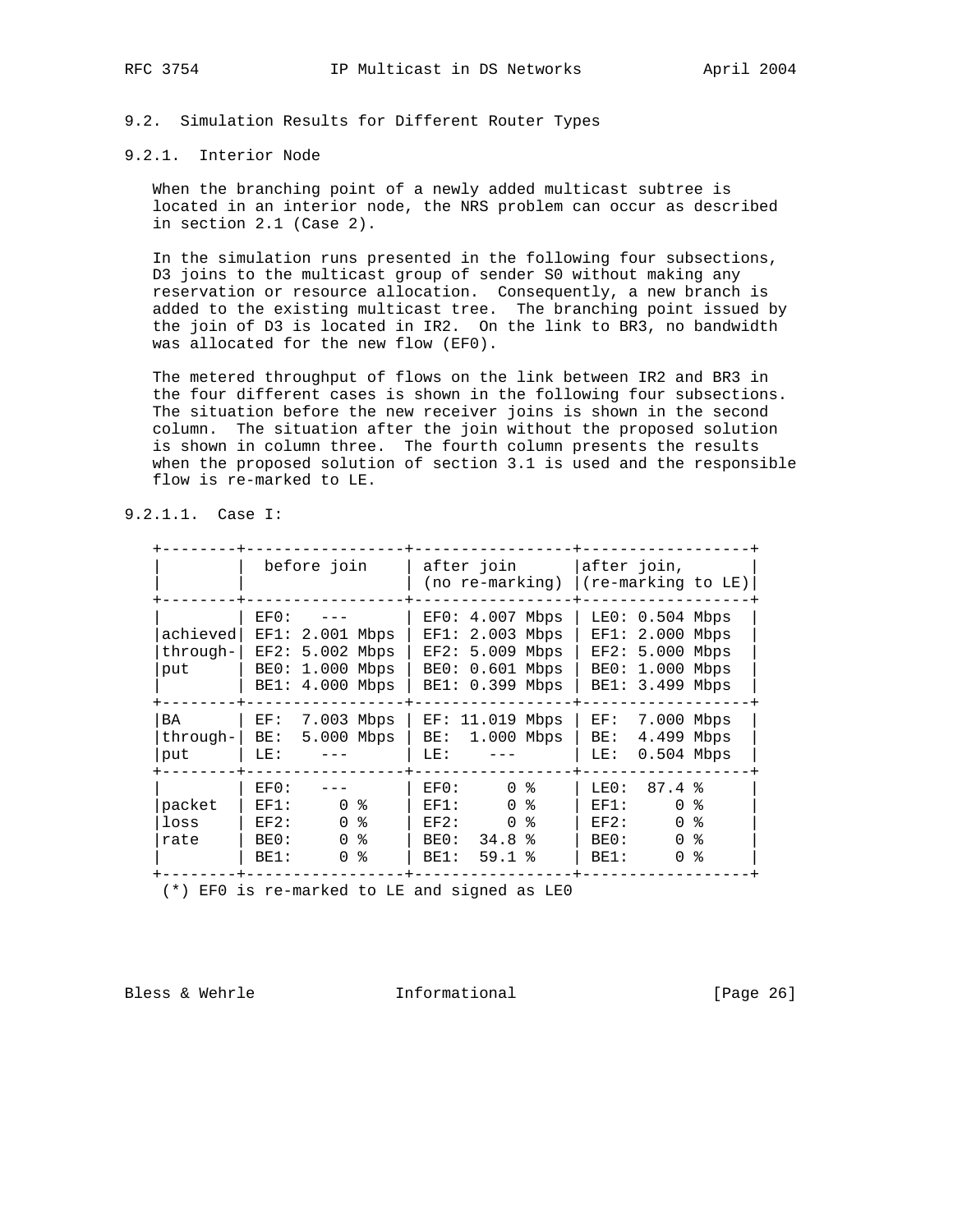# 9.2.1.2. Case II:

|                              | before join                                                                                                 | after join<br>(no re-marking)                                                                                                   | after join,<br>(re-marking to LE)                                                                                   |
|------------------------------|-------------------------------------------------------------------------------------------------------------|---------------------------------------------------------------------------------------------------------------------------------|---------------------------------------------------------------------------------------------------------------------|
| achieved<br>through-1<br>put | EFO:<br>EF1: 2.000 Mbps<br>EF2: 5.002 Mbps<br>2.248 Mbps<br>BE0:<br>BE1: 2.252 Mbps                         | $EF0: 4.003$ Mbps<br>2.001 Mbps<br>EF1:<br>$EF2: 5.005$ Mbps<br>BE0: 0.941 Mbps<br>BE1: 0.069 Mbps                              | 0.500 Mbps<br>LE0:<br>2.001 Mbps<br>EF1:<br>$EF2: 5.002$ Mbps<br>2.253 Mbps<br>BE0:<br>2.247 Mbps<br>BE1:           |
| <b>BA</b><br>through-<br>put | 7.002 Mbps<br>EF:<br>4.500 Mbps<br>BE:<br>LE:                                                               | 11.009<br>Mbps<br>EF:<br>1.010 Mbps<br>BE:<br>LE:                                                                               | 7.003 Mbps.<br>EF:<br>4.500<br>Mbps<br>BE:<br>$0.500$ Mbps<br>LE:                                                   |
| packet<br>loss<br>rate       | EF0:<br>ႜ<br>$\Omega$<br>EF1:<br>ႜႜ<br>$\Omega$<br>EF2:<br>န္<br>$\Omega$<br>BE0:<br>န္<br>BE1:<br>$\Omega$ | $\Omega$<br>ႜ<br>EF0:<br>$\Omega$<br>ႜႂ<br>EF1:<br>$\Omega$<br>°<br>EF2:<br>BE0:<br>58.0<br>- 옹<br>BE1:<br>$57.1$ $\frac{1}{6}$ | 87.4%<br>LEO:<br>$\Omega$<br>ႜ<br>EF1:<br>$\Omega$<br>နွ<br>EF2:<br>နွ<br>$\Omega$<br>BE0:<br>፠<br>BE1:<br>$\Omega$ |

(\*) EF0 is re-marked to LE and signed as LE0

9.2.1.3. Case III:

|                             | before join                                                                                          | after join<br>(no re-marking)                                                                              | after join,<br>(re-marking to LE)                                                                                 |
|-----------------------------|------------------------------------------------------------------------------------------------------|------------------------------------------------------------------------------------------------------------|-------------------------------------------------------------------------------------------------------------------|
| achieved<br>through-<br>put | $EF()$ :<br>EF1: 2.000 Mbps<br>EF2: 5.000 Mbps<br>0.749 Mbps<br>BE0:<br>BE1: 0.749 Mbps              | $EF0: 3.998$ Mbps<br>2.001 Mbps<br>EF1:<br>$EF2: 5.002$ Mbps<br>BE0: 0.572 Mbps<br>BE1: 0.429 Mbps         | $LE0: 3.502$ Mbps<br>$EF1: 2.001$ Mbps<br>$EF2: 5.003$ Mbps<br>BE0: 0.748 Mbps<br>BE1: 0.748 Mbps                 |
| BA<br>through-<br>put       | 7.000 Mbps<br>EF:<br>1.498 Mbps<br>BE:<br>LE:                                                        | 11.001 Mbps<br>EF:<br>1.001 Mbps<br>BE:<br>LE:                                                             | 7.004 Mbps<br>EF:<br>1.496 Mbps<br>BE:<br>3.502 Mbps<br>LE:                                                       |
| packet<br>loss<br>rate      | EF0:<br>0 <sup>8</sup><br>EF1:<br>0 <sup>8</sup><br>EF2:<br>န္<br>$\Omega$<br>BE0:<br>ွ<br>BE1:<br>0 | $\Omega$<br>ႜ<br>EFO:<br>$\Omega$<br>ႜႂ<br>EF1:<br>°<br>$\Omega$<br>EF2:<br>BE0:<br>19.7%<br>32.6%<br>BE1: | 12.5%<br>LE0:<br>$\Omega$<br>ু<br>EF1:<br>$\Omega$<br>ႜ<br>EF2:<br>$\Omega$<br>°<br>BE0:<br>፠<br>BE1:<br>$\Omega$ |

(\*) EF0 is re-marked to LE and signed as LE0

Bless & Wehrle **Informational** [Page 27]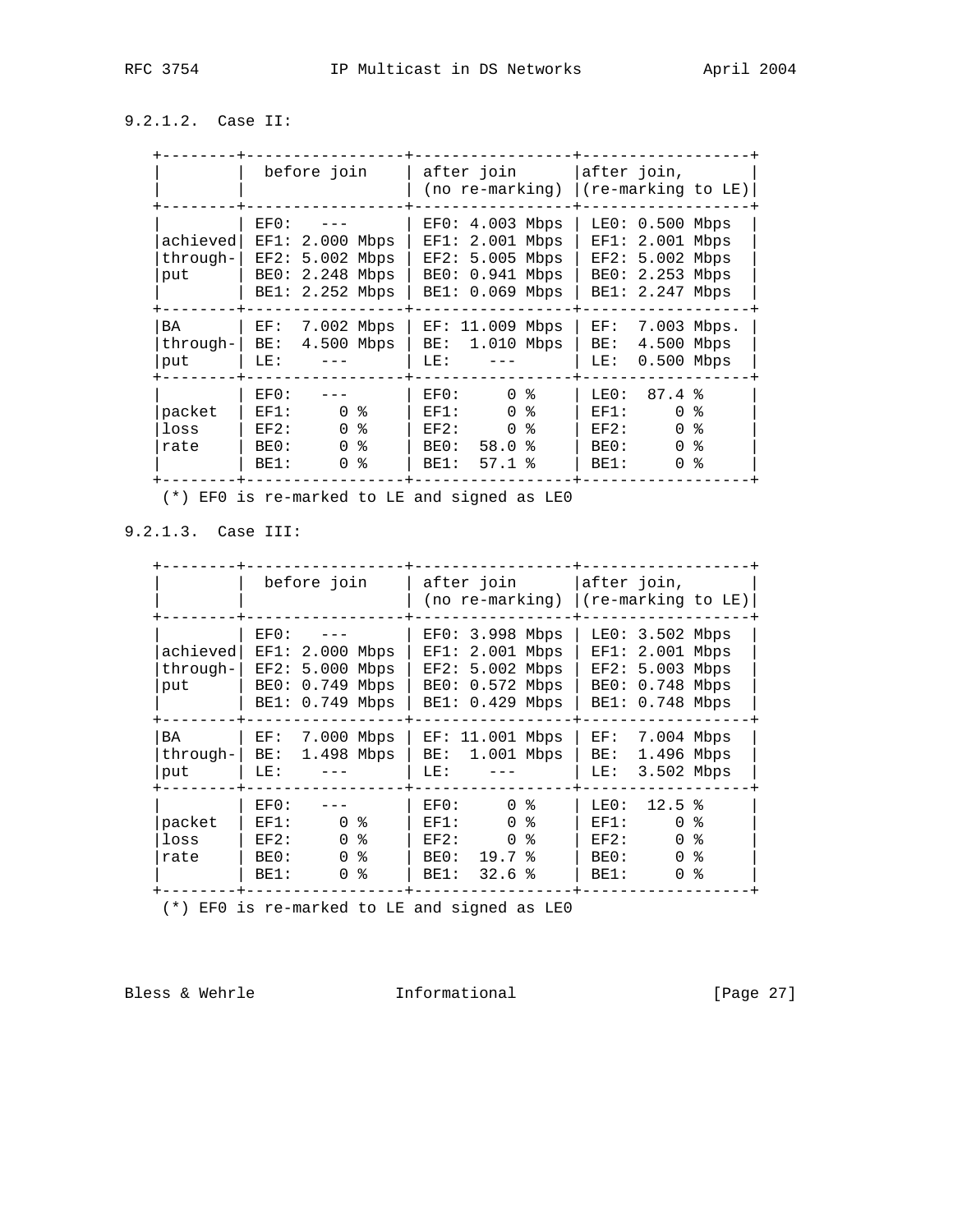# 9.2.1.4. Case IV:

|                              | before join                                                                                       | after join<br>(no re-marking)                                                                    | after join,<br>(re-marking to LE)                                                                                       |
|------------------------------|---------------------------------------------------------------------------------------------------|--------------------------------------------------------------------------------------------------|-------------------------------------------------------------------------------------------------------------------------|
| achieved<br>through-<br>put  | EFO:<br>EF1: 2.018 Mbps<br>EF2: 5.005 Mbps<br>BE0: 2.825 Mbps<br>BE1: 2.232 Mbps                  | $EF0: 4.001$ Mbps<br>$EF1: 2.000$ Mbps<br>$EF2: 5.001$ Mbps<br>BE0: 1.000 Mbps<br>BE1:           | $0.500$ Mbps<br>LE0:<br>EF1:<br>2.003 Mbps<br>5.007 Mbps<br>EF2:<br>3.425 Mbps<br>BE0:<br>1.074 Mbps<br>BE1:            |
| <b>BA</b><br>through-<br>put | 7.023 Mbps<br>EF:<br>5.057 Mbps<br>BE:<br>LE:                                                     | $EF: 11.002$ Mbps<br>1.000 Mbps<br>BE:<br>LE:                                                    | 7.010 Mbps<br>EF:<br>4.499 Mbps<br>BE:<br>$0.500$ Mbps<br>LE:                                                           |
| packet<br>loss<br>rate       | EF0:<br>0 <sub>8</sub><br>EF1:<br>ႜ<br>$\Omega$<br>EF2:<br>ႜ<br>BE0:<br>23.9<br>41.5<br>ႜ<br>BE1: | $\Omega$<br>ႜ<br>EF0:<br>$\Omega$<br>ႜ<br>EF1:<br>$\Omega$<br>ႜ<br>EF2:<br>73.3%<br>BE0:<br>BE1: | $75.0*$<br>LE0:<br>န္<br>EF1:<br>$\Omega$<br>န္<br>$\Omega$<br>EF2:<br>နွ<br>$\Omega$<br>BE0:<br>န္<br>$\Omega$<br>BE1: |

(\*) EF0 is re-marked to LE and signed as LE0

 NOTE: BE1 has undefined throughput and loss in situation "after join (no re-marking)", because TCP is going into retransmission back-off timer phase and closes the connection after 512 seconds.

# 9.2.2. Boundary Node

 When the branching point of a newly added multicast subtree is located in a boundary node, the NRS problem can occur as described in section 2.1 (Case 1).

 In the simulation runs presented in the following four subsections, D3 joins to the multicast group of sender S1 without making any reservation or resource allocation. Consequently, a new branch is added to the existing multicast tree. The branching point issued by the join of D3 is located in BR3. On the link to BR4, no bandwidth was allocated for the new flow (EF1).

 The metered throughput of the flows on the link between BR3 and BR4 in the four different cases is shown in the following four subsections. The situation before the new receiver joins is shown in the second column. The situation after the join but without the proposed solution is shown in column three. The fourth column presents results when the proposed solution of section 3.1 is used and the responsible flow is re-marked to LE.

Bless & Wehrle **Informational** [Page 28]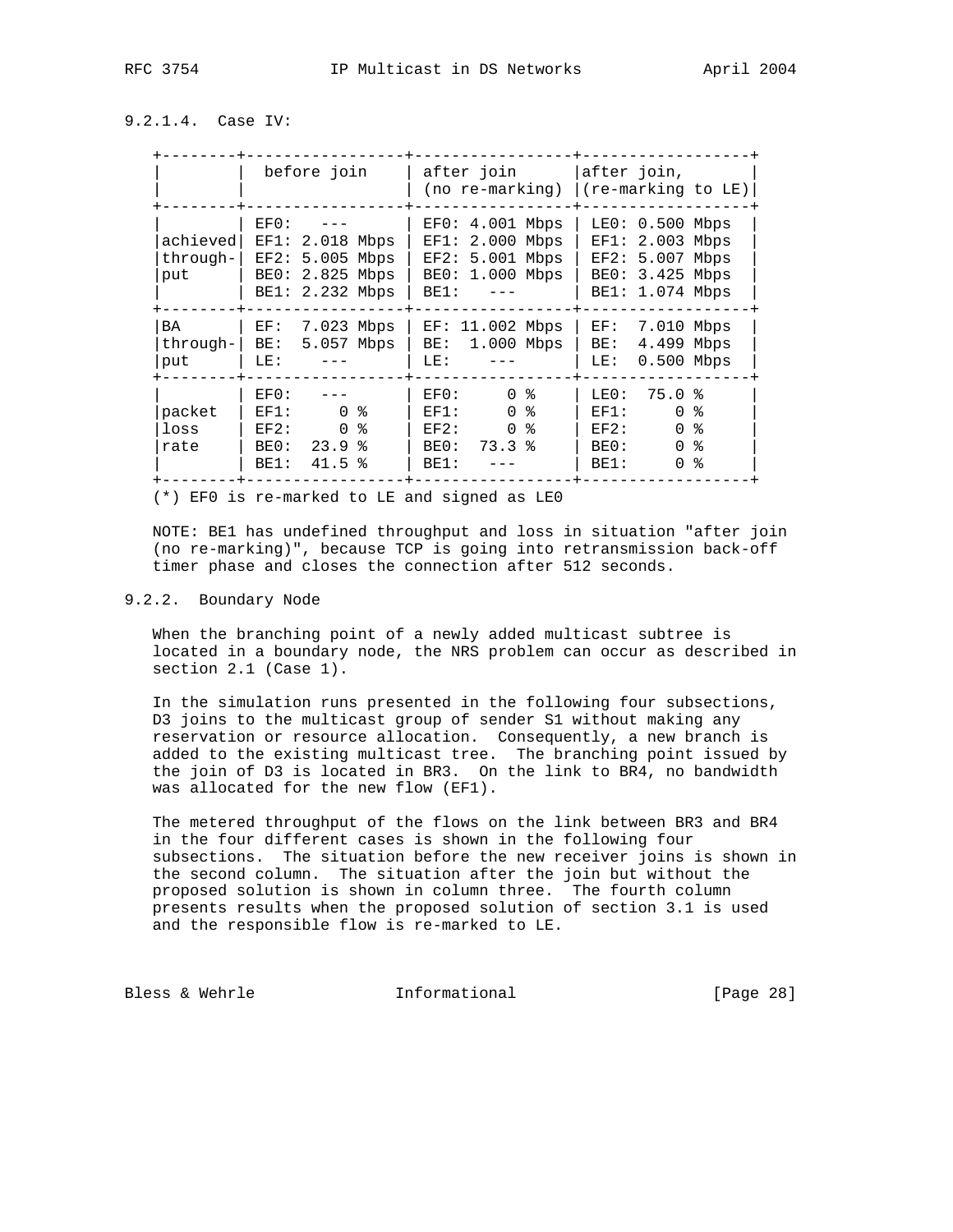# 9.2.2.1. Case I:

|                              | before join                                                                                | after join<br>(no re-marking)                                                            | after join,<br>(re-marking to LE)                                                                 |
|------------------------------|--------------------------------------------------------------------------------------------|------------------------------------------------------------------------------------------|---------------------------------------------------------------------------------------------------|
| achieved<br>through-1<br>put | EFO:<br>EF1:<br>EF2: 5.002 Mbps<br>1.000 Mbps<br>BE0:<br>BE1: 4.000 Mbps                   | EF0:<br>$EF1: 1.489$ Mbps<br>$EF2: 3.512$ Mbps<br>1.000 Mbps<br>BE0:<br>BE1: 4.002 Mbps  | $EF()$ :<br>$LE1: 0.504$ Mbps<br>$EF2: 5.002$ Mbps<br>1.004 Mbps<br>BE0:<br>BE1: 3.493 Mbps       |
| <b>BA</b><br>through-<br>put | 5.002 Mbps<br>EF:<br>5.000 Mbps<br>BE:<br>LE:                                              | 5.001 Mbps<br>EF:<br>5.002 Mbps<br>BE:<br>LE:                                            | 5.002 Mbps<br>EF:<br>4.497 Mbps<br>BE:<br>$0.504$ Mbps<br>LE:                                     |
| packet<br>loss<br>rate       | EF0:<br>EF1:<br>0 <sup>8</sup><br>EF2:<br>$\Omega$<br>န္<br>BE0:<br>န္<br>BE1:<br>$\Omega$ | EFO:<br>25.6%<br>EF1:<br>29.7%<br>EF2:<br>$\Omega$<br>BE0:<br>ႜ<br>$\Omega$<br>°<br>BE1: | EF0:<br>73.4%<br>LE1:<br>ႜ<br>EF2:<br>$\Omega$<br>နွ<br>$\Omega$<br>BE0:<br>፠<br>BE1:<br>$\Omega$ |

(\*) EF1 is re-marked to LE and signed as LE1

9.2.2.2. Case II:

|                              | before join                                                                                | after join<br>(no re-marking)                                                              | after join,<br>(re-marking to LE)                                                                         |
|------------------------------|--------------------------------------------------------------------------------------------|--------------------------------------------------------------------------------------------|-----------------------------------------------------------------------------------------------------------|
| achieved<br>through-1<br>put | EFO:<br>EF1:<br>EF2: 5.003 Mbps<br>BE0:<br>2.249 Mbps<br>BE1: 2.252 Mbps                   | $EF()$ :<br>$EF1: 1.520$ Mbps<br>$EF2: 3.482$ Mbps<br>BE0: 2.249 Mbps<br>BE1: 2.252 Mbps   | $EF()$ :<br>LE1: 0.504 Mbps<br>$EF2: 5.002$ Mbps<br>BE0: 2.245 Mbps<br>BE1: 2.252 Mbps                    |
| BA<br>through-<br>put        | 5.003 Mbps<br>EF:<br>4.501 Mbps<br>BE:<br>LE:                                              | 5.002 Mbps<br>EF:<br>4.501 Mbps<br>BE:<br>LE:                                              | 5.002 Mbps<br>EF:<br>4.497 Mbps<br>BE:<br>$0.504$ Mbps<br>LE:                                             |
| packet<br>loss<br>rate       | EF0:<br>EF1:<br>0 <sup>8</sup><br>EF2:<br>್ಠಿ<br>$\Omega$<br>BE0:<br>ু<br>BE1:<br>$\Omega$ | EFO:<br>24.0%<br>EF1:<br>30.4%<br>EF2:<br>0 <sup>8</sup><br>BE0:<br>န္<br>$\Omega$<br>BE1: | EF0:<br>74.8%<br>LE1:<br>$\Omega$<br>ႜೢ<br>EF2:<br>$\Omega$<br>$\approx$<br>BE0:<br>°<br>BE1:<br>$\Omega$ |

(\*) EF1 is re-marked to LE and signed as LE1

Bless & Wehrle **Informational** [Page 29]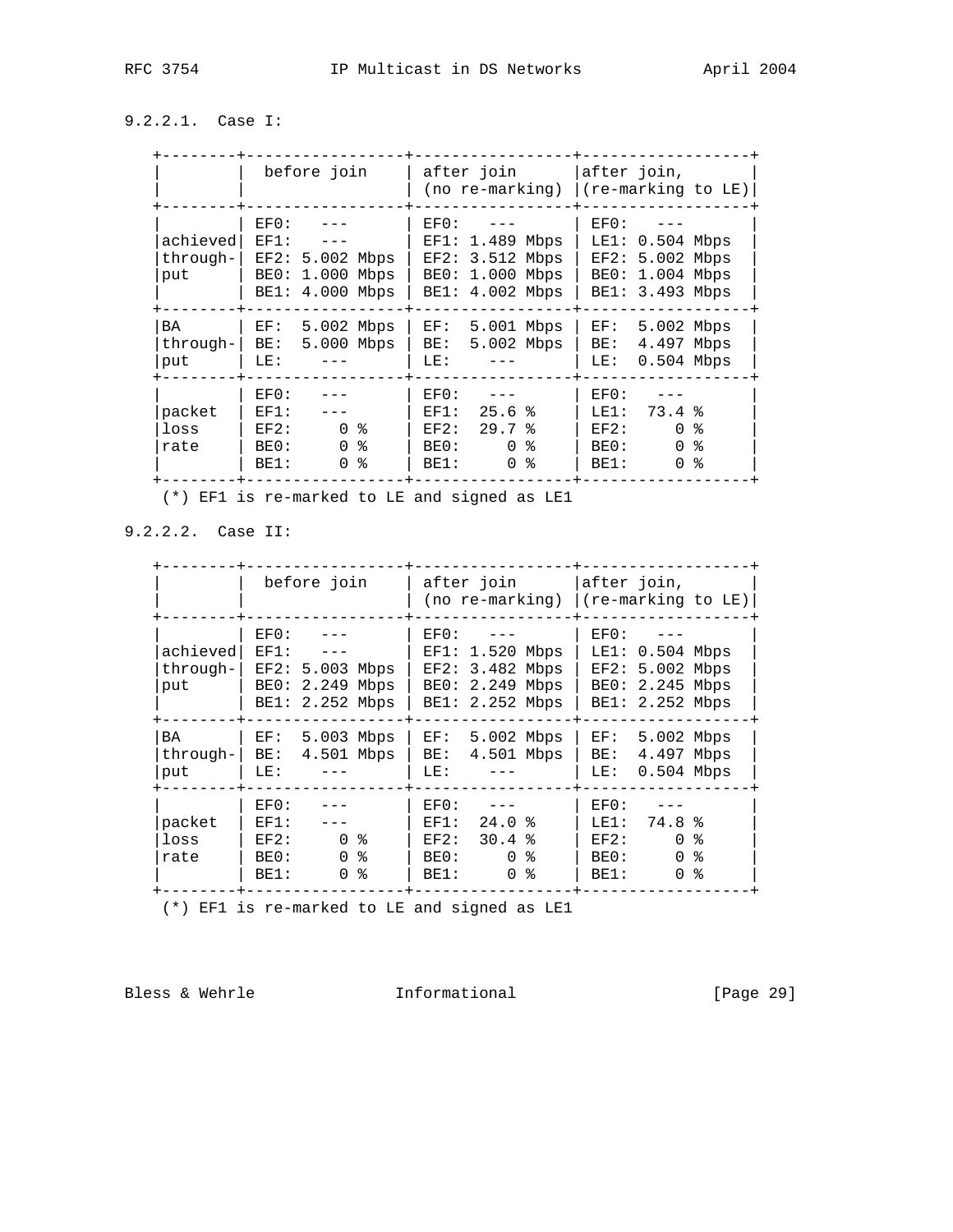# 9.2.2.3. Case III:

|                              | before join                                                                         | after join<br>(no re-marking)                                                             | after join,<br>(re-marking to LE)                                                                           |
|------------------------------|-------------------------------------------------------------------------------------|-------------------------------------------------------------------------------------------|-------------------------------------------------------------------------------------------------------------|
| achieved<br>through-1<br>put | EFO:<br>EF1:<br>EF2: 5.001 Mbps<br>BE0:<br>$0.749$ Mbps<br>BE1: 0.749 Mbps          | EF0:<br>1.084 Mbps<br>EF1:<br>EF2:<br>3.919 Mbps<br>0.752 Mbps<br>BE0:<br>BE1: 0.748 Mbps | $EF()$ :<br>$LE1: 2.000$ Mbps<br>EF2:<br>5.000 Mbps<br>BE0:<br>$0.750$ Mbps<br>0.750 Mbps<br>BE1:           |
| <b>BA</b><br>through-<br>put | 5.001 Mbps<br>EF:<br>1.498 Mbps<br>BE:<br>LE:                                       | 5.003 Mbps<br>EF:<br>1.500 Mbps<br>BE:<br>LE:                                             | 5.000 Mbps<br>EF:<br>1.500<br>Mbps<br>BE:<br>2.000 Mbps<br>LE:                                              |
| packet<br>loss<br>rate       | EF0:<br>EF1:<br>0 <sup>8</sup><br>EF2:<br>$\Omega$<br>န္<br>BE0:<br>န္<br>BE1:<br>0 | EFO:<br>45.7%<br>EF1:<br>EF2:<br>21.7%<br>$\Omega$<br>ႜ<br>BE0:<br>°<br>BE1:<br>$\Omega$  | EF0:<br>0 <sup>8</sup><br>LE1:<br>ႜႂ<br>$\Omega$<br>EF2:<br>နွ<br>$\Omega$<br>BE0:<br>፠<br>BE1:<br>$\Omega$ |

(\*) EF1 is re-marked to LE and signed as LE1

9.2.2.4. Case IV:

|                              | before join                                                                  | after join<br>(no re-marking)                                                            | after join,<br>(re-marking to LE)                                                                 |
|------------------------------|------------------------------------------------------------------------------|------------------------------------------------------------------------------------------|---------------------------------------------------------------------------------------------------|
| achieved<br>through-1<br>put | $EF()$ :<br>EF1:<br>EF2: 5.048 Mbps<br>BE0:<br>2.638 Mbps<br>BE1: 2.379 Mbps | $EF()$ :<br>$EF1: 1.201$ Mbps<br>$EF2: 3.803$ Mbps<br>BE0: 2.535 Mbps<br>BE1: 2.536 Mbps | EFO:<br>$LE1: 0.500$ Mbps<br>$EF2: 5.004$ Mbps<br>BE0: 3.473 Mbps<br>BE1: 1.031 Mbps              |
| BA<br>through-<br>put        | 5.048 Mbps<br>EF:<br>5.017 Mbps<br>BE:<br>LE:                                | 5.004 Mbps<br>EF:<br>5.071 Mbps<br>BE:<br>LE:                                            | 5.004 Mbps<br>EF:<br>4.504 Mbps<br>BE:<br>$0.500$ Mbps<br>LE:                                     |
| packet<br>loss<br>rate       | EFO:<br>EF1:<br>0 %<br>EF2:<br>30.3%<br>BE0:<br>33.3%<br>BE1:                | EFO:<br>40.0%<br>EF1:<br>$23.0*$<br>EF2:<br>BE0:<br>$32.1$ $%$<br>32.7%<br>BE1:          | EF0:<br>68.6%<br>LE1:<br>$\Omega$<br>EF2:<br>ႜ<br>$\Omega$<br>ႜႂ<br>BE0:<br>°<br>BE1:<br>$\Omega$ |

(\*) EF1 is re-marked to LE and signed as LE1

Bless & Wehrle **Informational** [Page 30]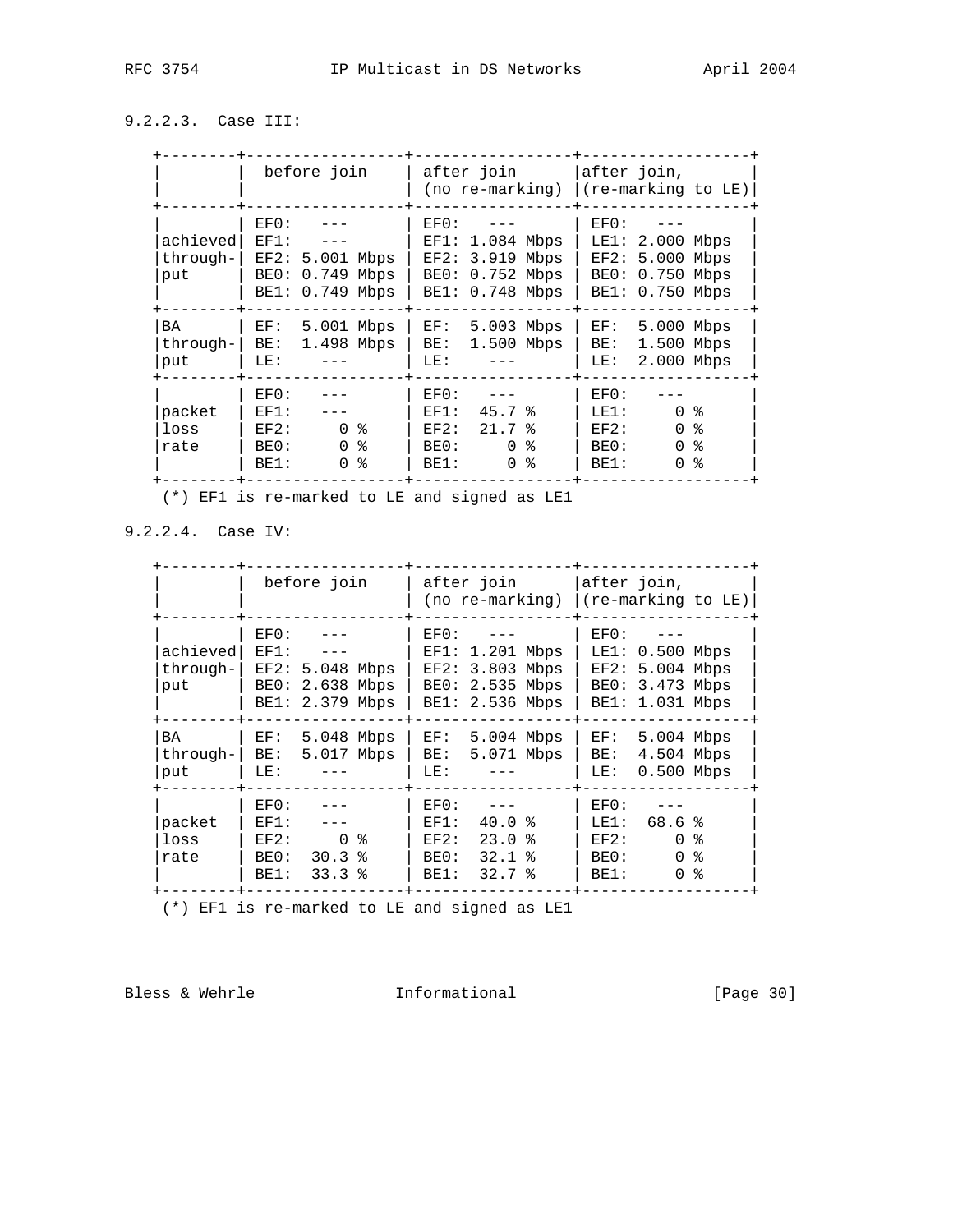#### 10. Acknowledgements

 The authors wish to thank Mark Handley and Bill Fenner for their valuable comments on this document. Special thanks go to Milena Neumann for her extensive efforts in performing the simulations. We would also like to thank the KIDS simulation team [12].

## 11. References

# 11.1. Normative References

- [1] Nichols, K., Blake, S., Baker, F. and D. Black, "Definition of the Differentiated Services Field (DS Field) in the IPv4 and IPv6 Headers", RFC 2474, December 1998.
- [2] Blake, S., Black, D., Carlson, M., Davies, E., Wang, Z. and W. Weiss, "An Architecture for Differentiated Services", RFC 2475, December 1998.

#### 11.2. Informative References

- [3] Nichols, K. and B. Carpenter, "Definition of Differentiated Services Per Domain Behaviors and Rules for their Specification", RFC 3086, April 2001.
- [4] Braden, R., Ed., Zhang, L., Berson, S., Herzog, S. and S. Jamin, "Resource ReSerVation Protocol (RSVP) -- Version 1", RFC 2205, September 1997.
- [5] Bernet, Y., "Format of the RSVP DCLASS Object", RFC 2996, November 2000.
- [6] Waitzman, D., Partridge, C. and S. Deering, "Distance Vector Multicast Routing Protocol", RFC 1075, November 1988.
- [7] Estrin, D., Farinacci, D., Helmy, A., Thaler, D., Deering, S., Handley, M., Jacobson, V., Liu, L., Sharma, P. and L. Wei, "Protocol Independent Multicast-Sparse Mode (PIM-SM): Protocol Specification", RFC 2362, June 1998.
- [8] Adams, A., Nicholas, J. and W. Siadak, "Protocol Independent Multicast - Dense Mode (PIM-DM) Protocol Specification (Revised)", Work in Progress.
- [9] Heinanen, J., Baker, F., Weiss, W. and J. Wroclawski, "Assured Forwarding PHB Group" RFC 2597, June 1999.

Bless & Wehrle **Informational** [Page 31]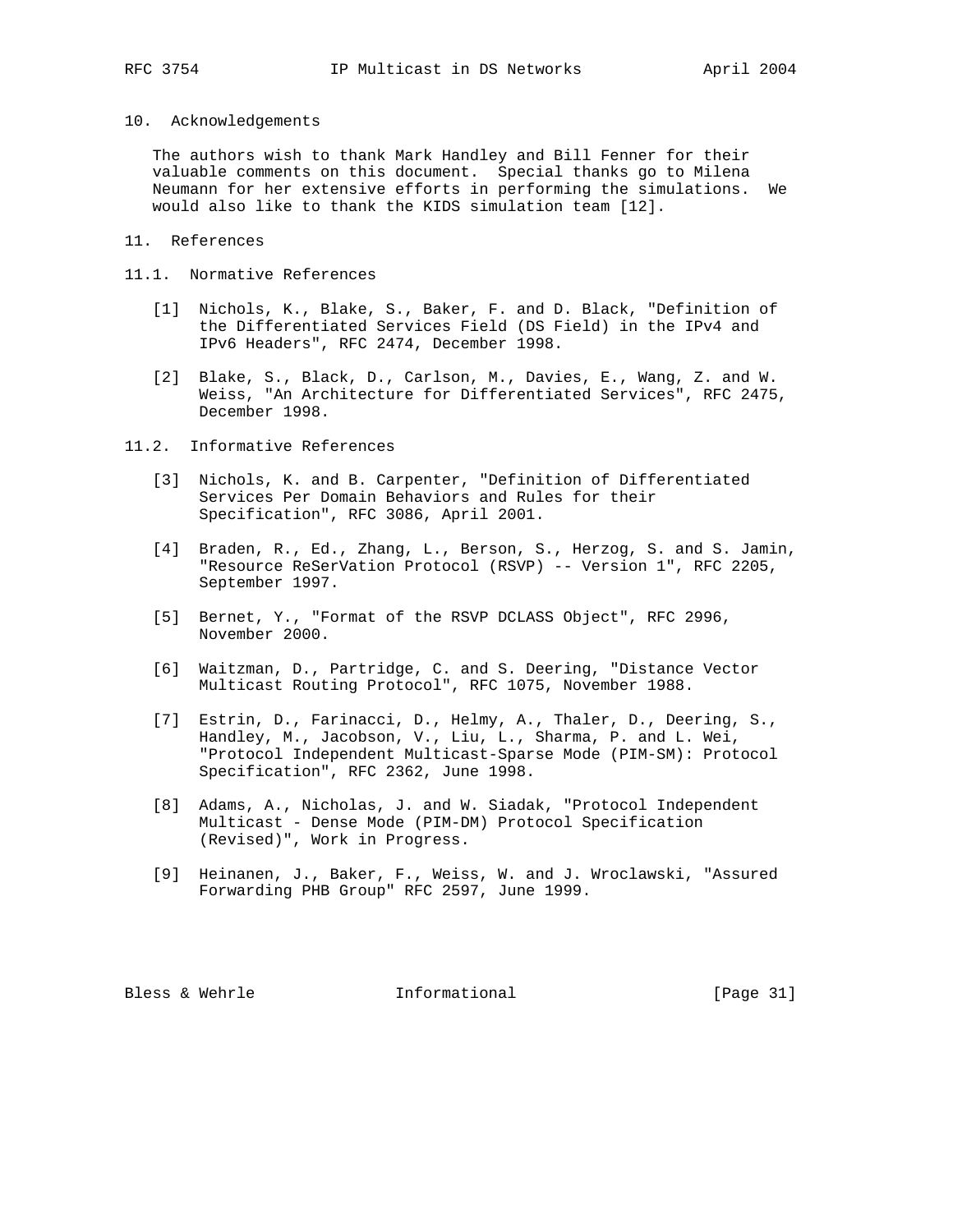- [10] Bernet, Y., Blake, S., Grossman, D. and A. Smith, "An Informal Management Model for DiffServ Routers", RFC 3290, May 2002.
- [11] R. Bless, K. Wehrle. Evaluation of Differentiated Services using an Implementation under Linux, Proceedings of the Intern. Workshop on Quality of Service (IWQOS'99), London, 1999.
- [12] K. Wehrle, J. Reber, V. Kahmann. A simulation suite for Internet nodes with the ability to integrate arbitrary Quality of Service behavior, Proceedings of Communication Networks And Distributed Systems Modeling And Simulation Conference (CNDS 2001), Phoenix (AZ), January 2001.
- [13] R. Bless, K. Wehrle. Group Communication in Differentiated Services Networks, Internet QoS for the Global Computing 2001 (IQ 2001), IEEE International Symposium on Cluster Computing and the Grid, May 2001, Brisbane, Australia, IEEE Press.
- [14] Davie, B., Charny, A., Bennett, J.C.R., Benson, K., Le Boudec, J.Y., Courtney, W., Davari, S., Firoiu, V. and D. Stiliadis, "An Expedited Forwarding PHB (Per-Hop Behavior)", RFC 3246, March 2002.
- [15] Charny, A., Bennett, J.C.R., Benson, K., Le Boudec, J.Y., Chiu, A., Courtney, W., Davari, S., Firoiu, V., Kalmanek, C. and K.K. Ramakrishnan, "Supplemental Information for the New Definition of the EF PHB (Expedited Forwarding Per-Hop Behavior)", RFC 3247, March 2002.
- [16] Bless, R., Nichols, K. and K. Wehrle, "A Lower Effort Per-Domain Behavior (PDB) for Differentiated Services", RFC 3662, December 2003.

Bless & Wehrle **Informational** [Page 32]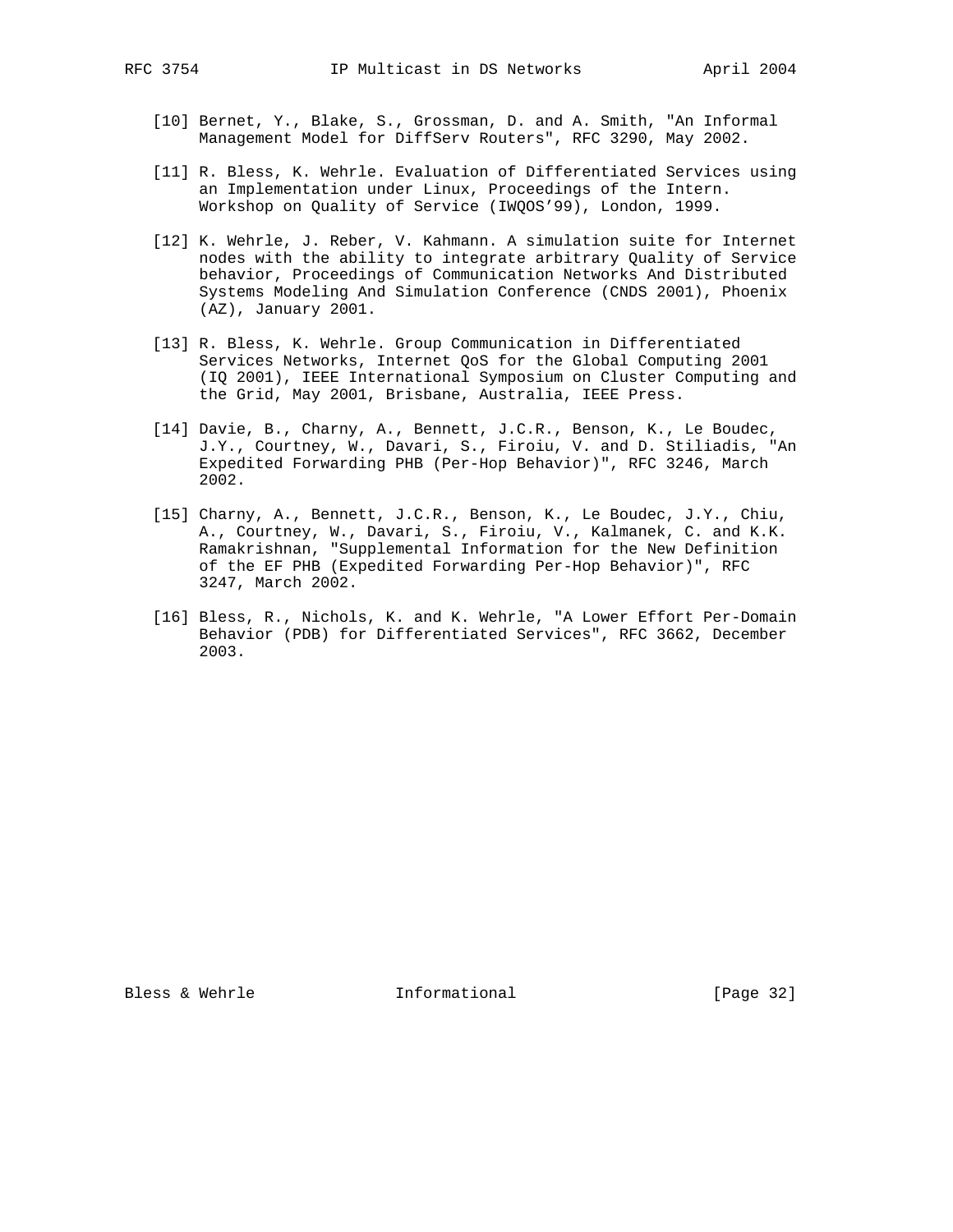# 12. Authors' Addresses

 Comments and questions related to this document can be addressed to one of the authors listed below.

 Roland Bless Institute of Telematics Universitaet Karlsruhe (TH) Zirkel 2 76128 Karlsruhe, Germany

 Phone: +49 721 608 6413 EMail: bless@tm.uka.de URI: http://www.tm.uka.de/˜bless

 Klaus Wehrle University of Tuebingen WSI - Computer Networks and Internet / Protocol Engineering & Distributed Systems Morgenstelle 10c 72076 Tuebingen, Germany

 EMail: Klaus.Wehrle@uni-tuebingen.de URI: http://net.informatik.uni-tuebingen.de/˜wehrle/

Bless & Wehrle **Informational** [Page 33]